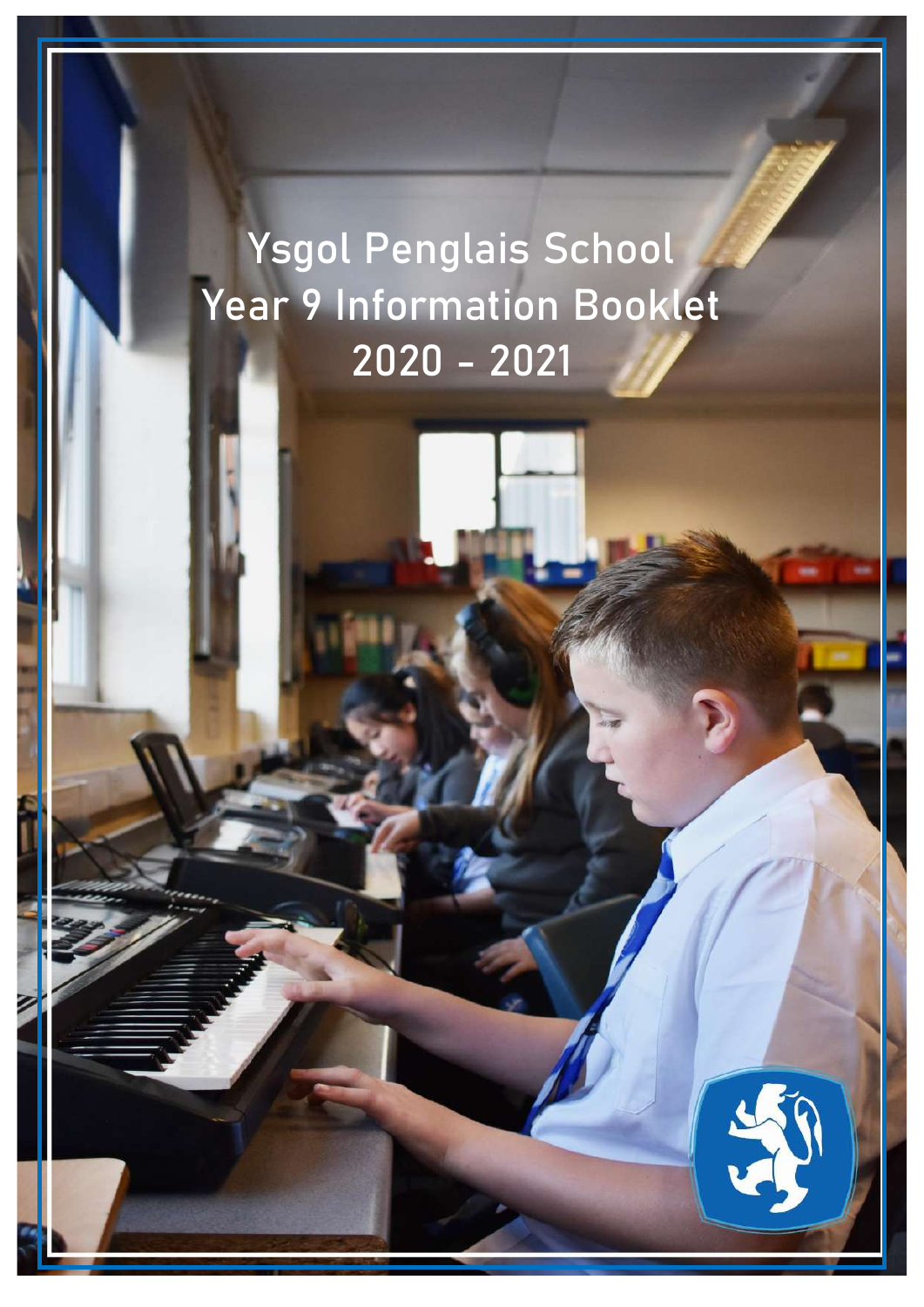# **Vision and Values of Penglais School**

Ysgol Penglais is a happy, ambitious and high achieving school were everyone is respected and valued. We are a strong community where everyone cares for each other, knowing that only through collaboration and respect will we achieve and become our very best. The school is vibrant with student and staff co-operating, learning, thinking and working hard. We recognise that overcoming challenges is key to success and by developing bravery, confidence and resilience our students will become successful citizens of their communities, Wales and the world.

We will achieve this vision together through our school values:

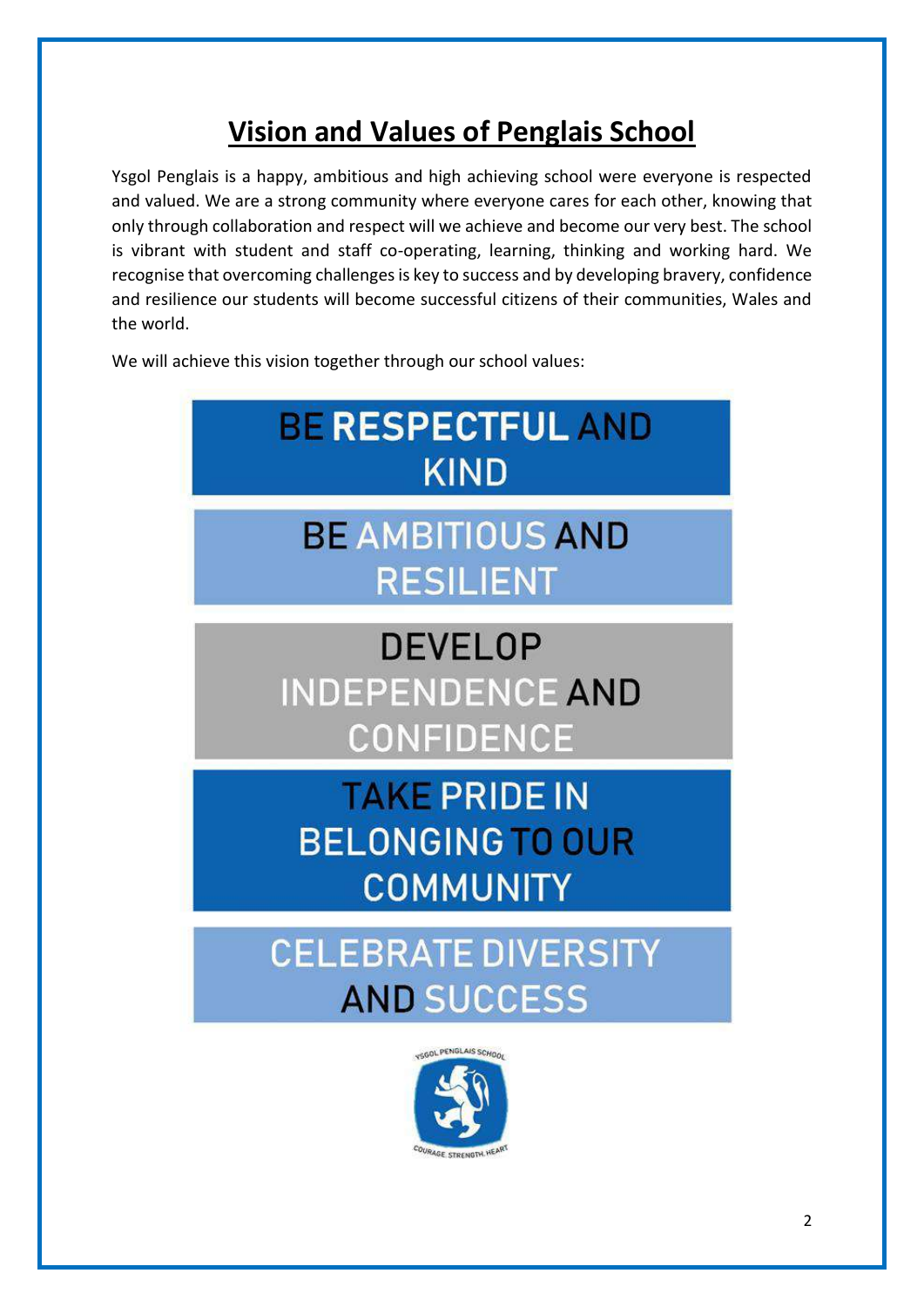# **Vision and Values of Penglais School**

Ysgol Penglais is a happy, ambitious and high achieving school were everyone is respected and valued. We are a strong community where everyone cares for each other, knowing that only through collaboration and respect will we achieve and become our very best. The school is vibrant with student and staff co-operating, learning, thinking and working hard. We recognise that overcoming challenges is key to success and by developing bravery, confidence and resilience our students will become successful citizens of their communities, Wales and the world.

We will achieve this vision together through our school values:



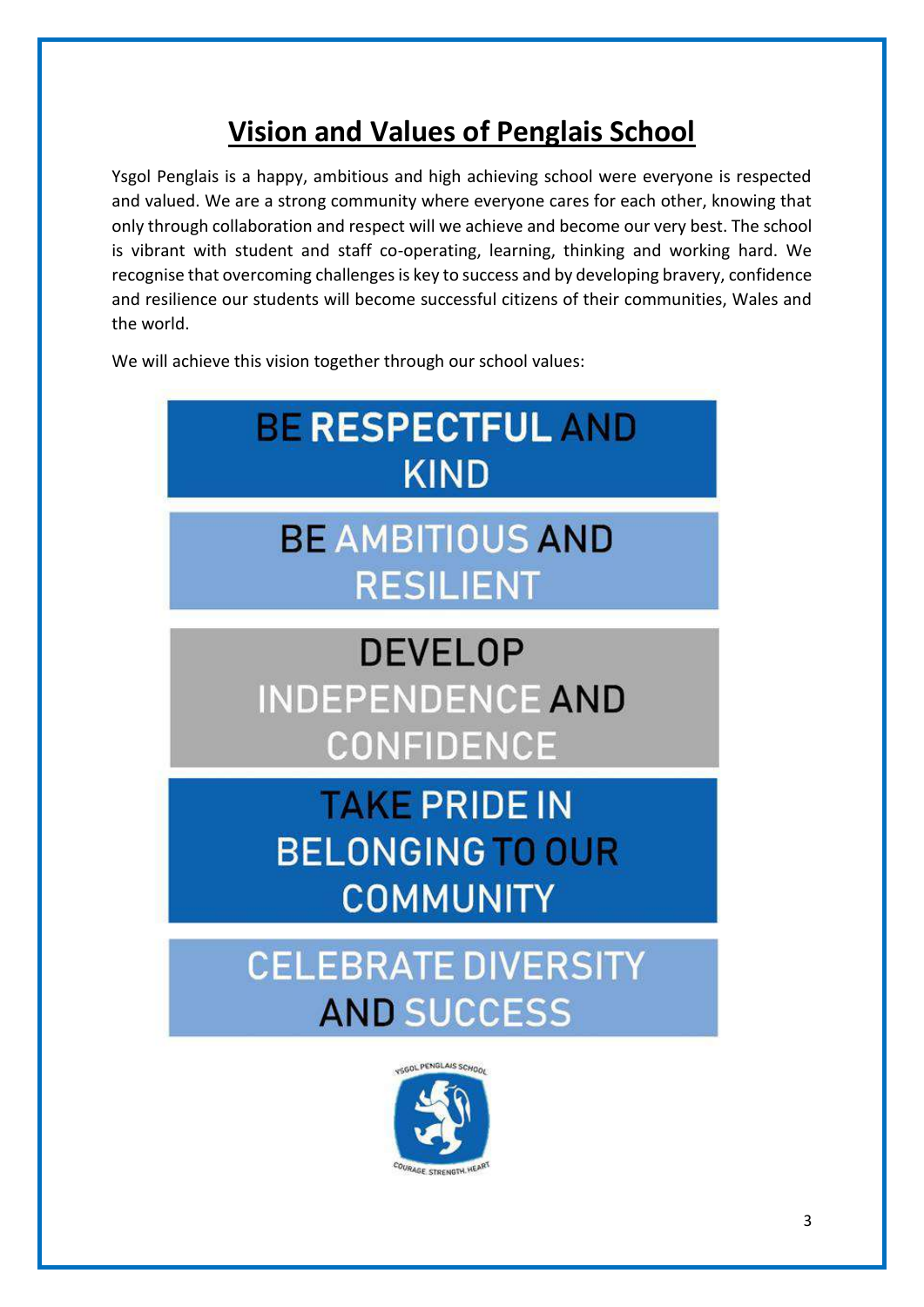#### Dear Parent/Guardians

Welcome to year 9. This is a very important year as your child will be picking their options for GCSEs. The year will fly by, and before we know it we will be holding an options evening to discuss the options and how the process works. So, between now and next year it is vital that your child focuses on their studies, so that they can have a real understanding of which options they would like to pick for the next two years.

For all students the challenges are varied, sometimes exciting and sometimes daunting. The need to be more self-motivated; the confidence to ask when unsure; developing coping strategies; getting organised; completing even more work both in school and at home - all factors that will develop as your child progresses through the year.

For many parents/guardians, this will be the first time you have experienced this kind of pressure on your child. For others, you will have had the experience with older siblings. It can be a very stressful time for you as parents/guardians too. Nevertheless, the evidence shows that the greater the parent/guardian support the greater the results. You are the expert on your own child and have always been their most important teacher. Your support, encouragement and interest can make a spectacular difference to your child's motivation and ability to cope with the academic and organisational demands of the exam years.

Please remember that whatever your individual child's needs, your chief role will always be that of the person who cares most, champion of their needs and admirer of every achievement. The most important role you will play is to be proud of them whatever happens.

As a school we will do our utmost to ensure the success of your child. Strong links between school and home will be vital and it is encouraging to have spoken to many parents/guardians already about their child's progress. This guide is designed to give you the key information you will need to support your child through the coming year. When new information arises, we will be quick to communicate that to you via the school's Parent Mail service. Classcharts is a method of communicating homework as well as information about your child's behaviour. There is also a wealth of information on the school's website. When there are concerns about your child's progress we will contact you, however, we also welcome contact from home if you have concerns. By working together both the school and parents/guardians can ensure the best possible outcomes for your child.

Mr M Hughes **Year 9 Learning Leader**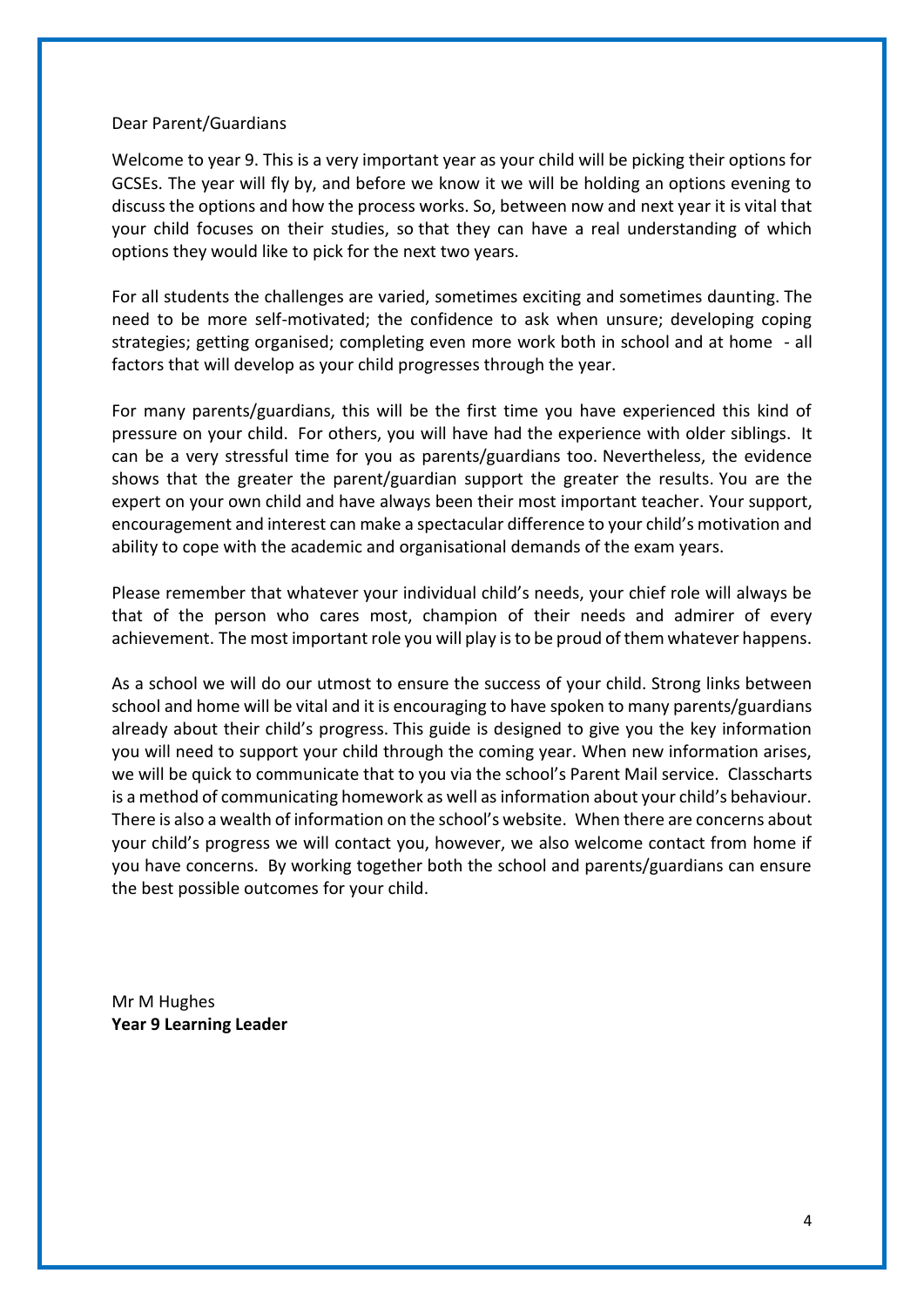This booklet is aimed to provide parents/guardians with the relevant information about the curriculum in Year 9 and to give you vital guidance regarding key pieces of work, homework guidance and key dates.

Please contact your Year Leader, Mr M Hughes or the Form tutor should you need further information.

# **Important Contacts**

| <b>Name</b>    | Job title               | <b>Telephone</b> | <b>Email</b>               |
|----------------|-------------------------|------------------|----------------------------|
| Mrs N M Thomas | Head of Key             | 01970 624811     | nmt@penglais.org.uk        |
|                | Stage 3                 |                  |                            |
| Mr M Hughes    | Head of Year 9          | 01970 621144     | mdh@penglais.org.uk        |
| Ms L Jones     | Attendance              | 01970 621124     | attendance@penglais.org.uk |
| Miss C Jones   | <b>Student Services</b> | 01970 621121     | cej@penglais.org.uk        |
| Mrs M Williams | Finance                 | 01970 621131     | maw@penglais.org.uk        |

### **Key Dates**

| Progress Report 1 + Full Report | November 2020                 |
|---------------------------------|-------------------------------|
| <b>Option Evening</b>           | January 2021                  |
| Progress Report 2               | May 2021                      |
| <b>Parents Evening</b>          | 4 <sup>th</sup> February 2021 |
| <b>Options Deadline</b>         | 10th February 2021            |
| Exams                           | <b>April 2021</b>             |
| Progress Report 3- Levels       | <b>May 2021</b>               |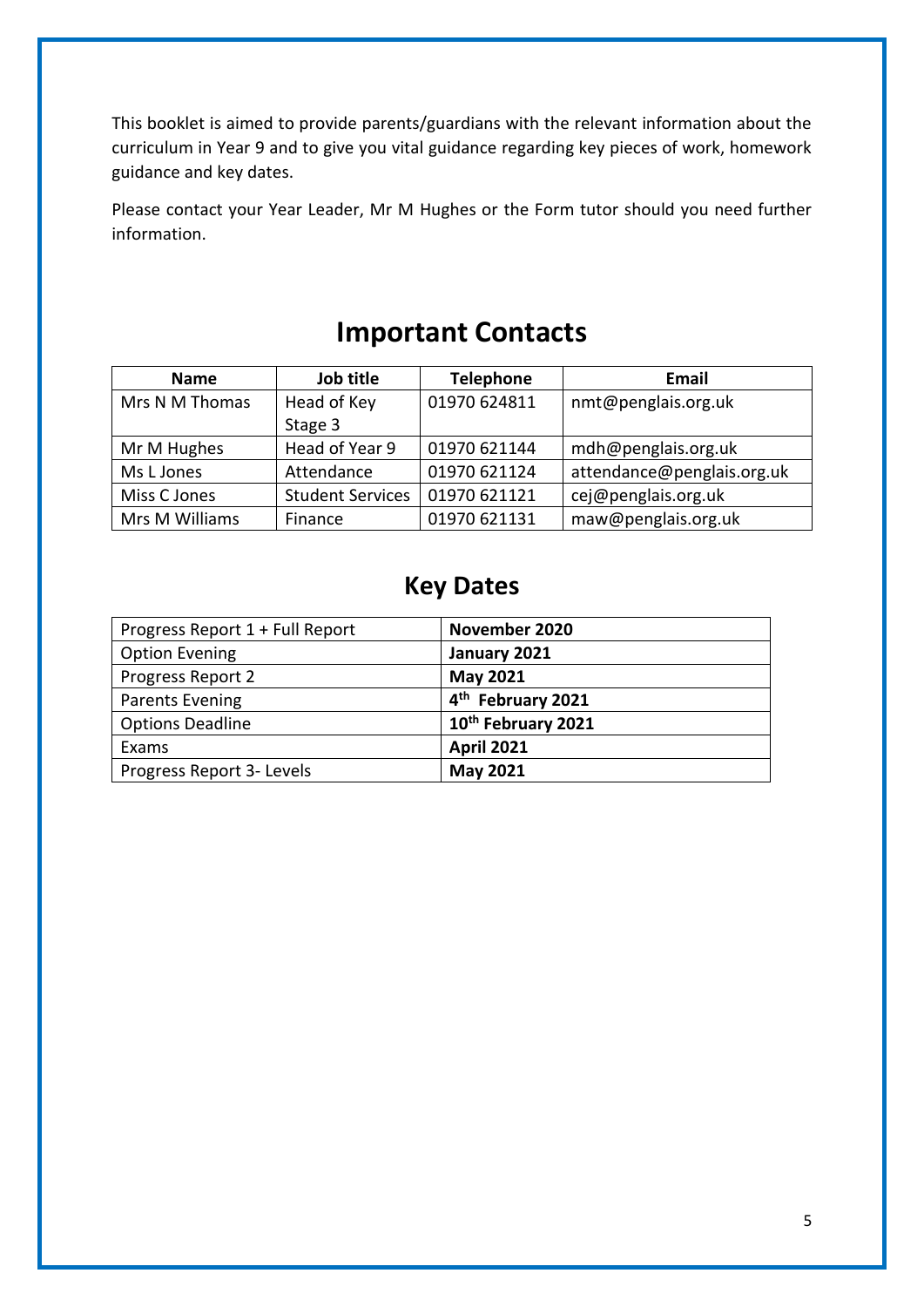### **Homework**

Each homework session should take students around 30 minutes. Some homework tasks may take longer than 30 minutes and these will be allocated 2 or more homework sessions.

Students should write down their homework sessions each day in their planner.

### **Supporting your child with their homework**

### **General Advice:**

- All students are different and have different needs. Some will require a lot of support from you, others will require the minimum. It is most important that you have an honest discussion with your child – "How can I support you?" Many children will be put off if you become over-involved or controlling. Ensure you establish that you are there to support.
- Consider using a reward structure to motivate your child. Rewards don't have to be financial or very big; talk to your child about what they would value, an extra night out, and extension to the time they can come in, a trip with friends, being let off household chores etc. Don't make rewards dependent on results, this can lead to added disappointment if they don't do as well as expected; rewards should be based on effort.
- Clear boundaries are vital. Whilst you do not want to be seen to 'nag' you also have a duty to check that your child is doing their homework properly. Explain this to them from the outset. This will help avoid unnecessary accusations of 'nagging'.
- All students will fall behind, feel unmotivated or overwhelmed, or struggle with the balance of social and school demands at times. When your child feels like this, getting cross can have a negative effect. Talk to them about the issues, acknowledge their feelings, help them to find a solution, help them prioritise.
- Be flexible. Use the 80/20 rule (if your child is sticking to what they are supposed to be doing 80% of the time, they are probably doing alright!)
- Hours can quite happily be eaten up by online communications, and it is important that you set boundaries for the use of Instagram, Snapchat and other social media, just as you would for going out or watching TV.

### **Setting your child up for homework:**

- Talk to your child about how you can support them and what they would find helpful.
- Help your child to plan a realistic homework timetable. It will take an investment of your time (probably an hour or so), but it will make a big difference to their work. Plan in favourite TV shows, dinner time, time with friends and family, chores, etc. It must be realistic if you want it to work.
- If possible try to create a clutter free area in which your child can do their homework or agree a dedicated time when they can use the dinner/kitchen table to work. Try to keep this time and area quiet.
- All students have a school planner that you can look at to check homework assignments and deadlines.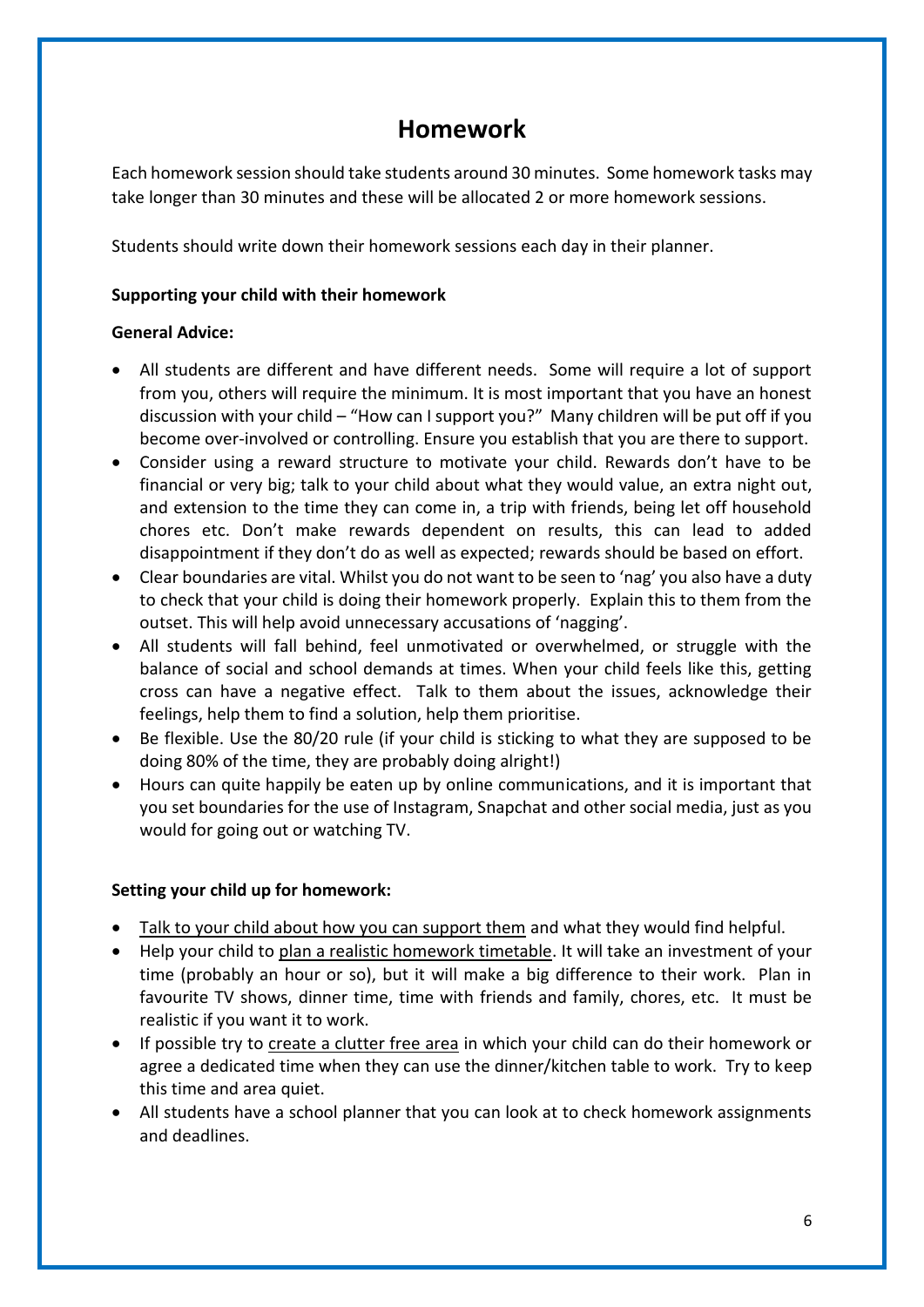#### **Supporting your child while they do their homework:**

- Provide snacks and drinks during extended homework periods.
- Be flexible if they want to go out to out during an agreed homework time, discuss when they will make the time up.
- Be sensitive to the pressure your child may be feeling, let them know that if they are really not up to it on odd days, it isn't the end of the world. Let it go when it really matters to them, and remind them of all the good work they have done and will continue to do.
- Keep up with regular 'check-ins' and don't nag in between times. Show an interest on how their homework is going, talk through any difficulties and be prepared to help them if necessary.

**Keep things in perspective. Your child may not be doing things the way you would do them, or as often as you would like, but they are doing the best they can**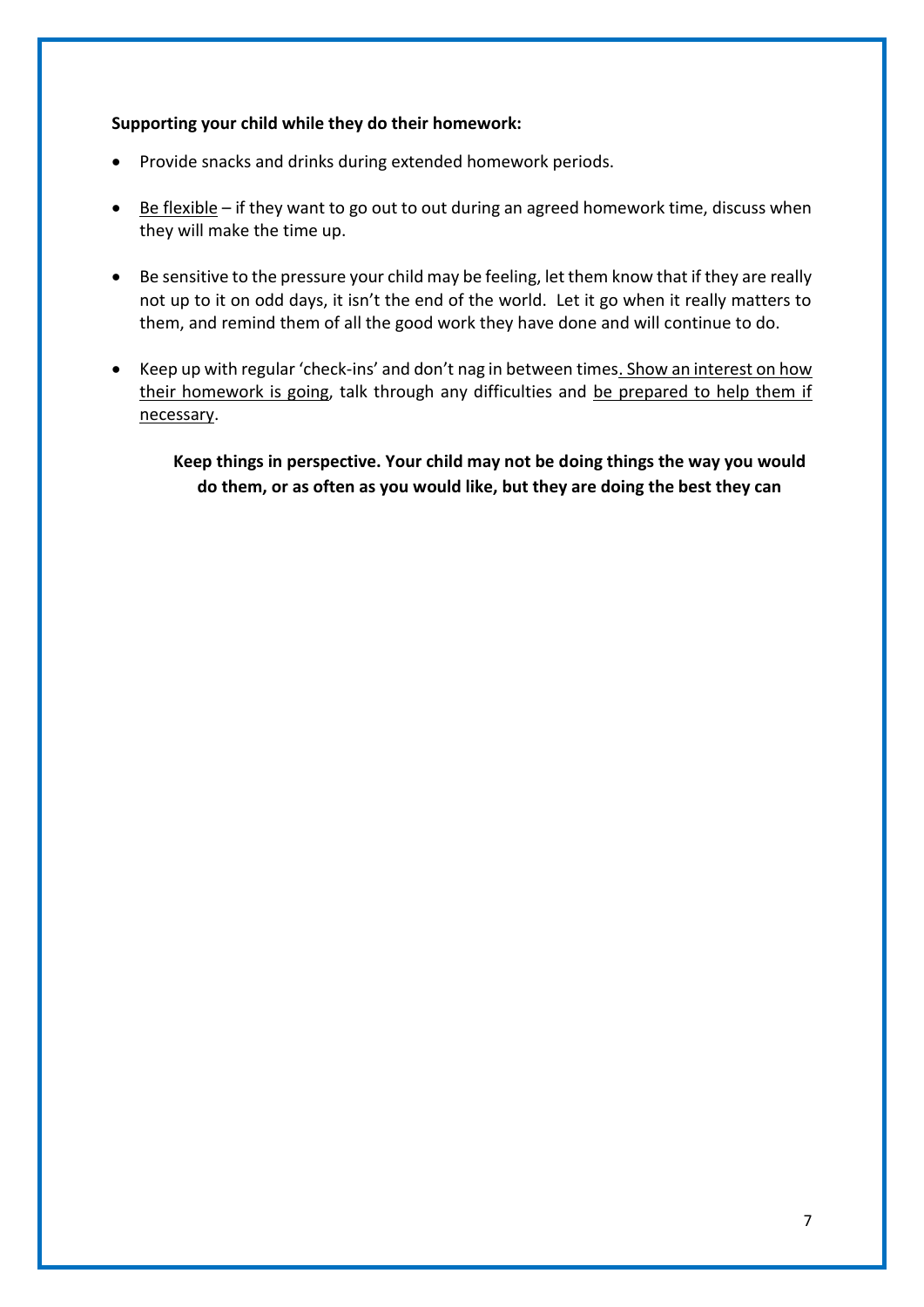# **English**

In English, you will develop your **reading**, **writing**, and **oracy skills**. You will study a wide range of **fiction** and **non-fiction** over the year, including one of two novels; *Buddy* or *To Kill a Mockingbird*. You will also study Shakespeare's *Macbeth*. You will also complete **speaking and listening** tasks such as presentations and group discussions. It's important to check and edit your work regularly to make improvements; this should be done in class and as part of your homework.

| <b>Half Term</b> | <b>Name of Unit</b>                                                                               | <b>Key Task Type</b> | <b>Key Task</b>                                                                               |
|------------------|---------------------------------------------------------------------------------------------------|----------------------|-----------------------------------------------------------------------------------------------|
| Autumn 1         | Homelessness                                                                                      | Oracy and<br>writing | Discussion task set by class teacher<br>Persuasive speech about the impact of<br>homelessness |
| Autumn 2         | <b>To Kill a Mockingbird</b><br>by Harper Lee<br>OR<br><b>Buddy</b><br>by Nigel Hinton<br>(cont.) | Writing              | Narrative inspired by class novel                                                             |
| Spring 1         | <b>To Kill a Mockingbird</b><br>by Harper Lee<br><b>OR</b><br><b>Buddy</b><br>by Nigel Hinton     | Reading              | Character study essay                                                                         |
| Spring 2         | <b>Macbeth</b><br>by William Shakespeare                                                          | Reading              | Choice of literary analysis questions                                                         |
| Summer<br>1      | <b>Exam Preparation</b>                                                                           | Reading              | Comprehension and other skills completed<br>in first half of the Year 9 exam                  |
|                  |                                                                                                   | Writing              | Persuasive speech writing completed in<br>the second half of the Year 9 exam                  |
| Summer<br>2      | <b>WW1 Poetry</b><br><b>Individual Oral</b>                                                       | Oracy                | Preparation for GCSE S&L skills                                                               |

The smaller tasks that build up to each key piece are also an indicator of how your child is doing in lessons. All tasks help to build the skills required for either GCSE English Language or English Literature and we treat the GCSE course as a five-year framework to fully prepare our students.

Please note that the order of the programmes of learning may change for your child according to the needs of the teaching group.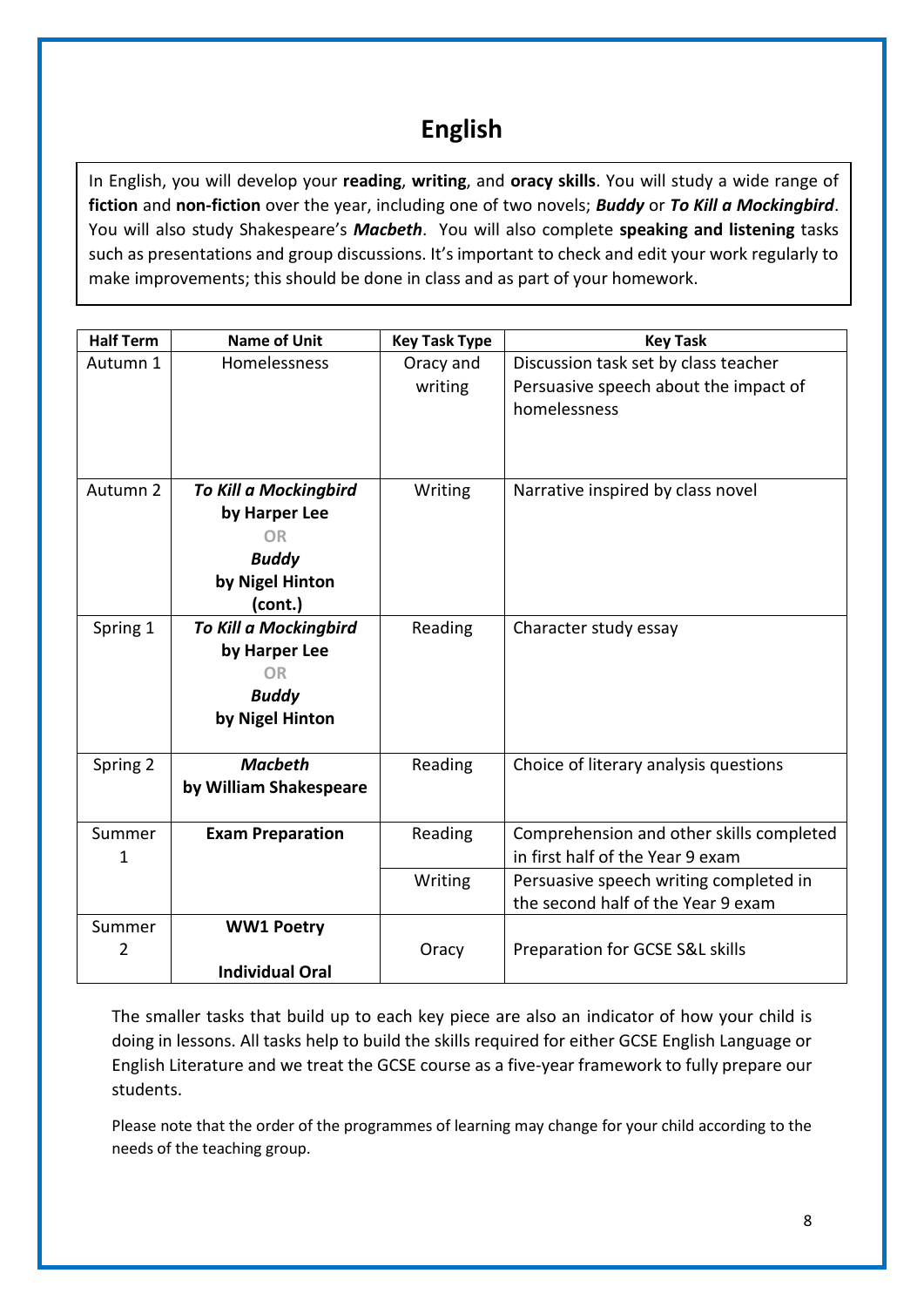# Mathematics

In Year 9, you will practise and extend the skills that you learnt in Year 8. You will also learn new ideas in the six strands of Number, Measure, Geometry, Algebra, Data and Probability that will help prepare you for GCSE mathematics. A mixture of procedural and reasoning tasks will be used to help you prepare for the national numeracy tests in April/May.

#### **Setting**

Students are set in maths, on the basis of their results in Year 8 and teacher assessments. There are 3 or 4 sets on each side of the year. There are opportunities to move set at the end of each half term.

#### **Topics covered**

Top, middle and bottom sets have separate topic lists. Higher sets go into topics in more depth. Bottom sets focus on aspects of maths which reinforce number skills and/or are likely to be required outside the classroom.

#### **Helping your child in maths**

The best way to help students is by practising topics that they studied 5-10 days ago as this is when many students start to forget the work. You can use the online resources below. This will help secure the ideas in their long-term memory and is more useful than pre-teaching work that they will later be taught in class.

#### **Online resources**

**1.** https://corbettmaths.com

Revision videos on all aspects of the mathematics curriculum, with practice questions and solutions.

**2.** https://www.mymaths.co.uk/

Penglais School subscribes to the mymaths website where you can search for lessons, games and exercises on all maths topics.

Password: penglais login: median

#### **Calculators**

Although we often expect students to work without a calculator, there will be times when a calculator is required. The recommended calculator is CASIO fx-83GT PLUS. Calculators can be bought from Mr Bentley in B10 for £9.00.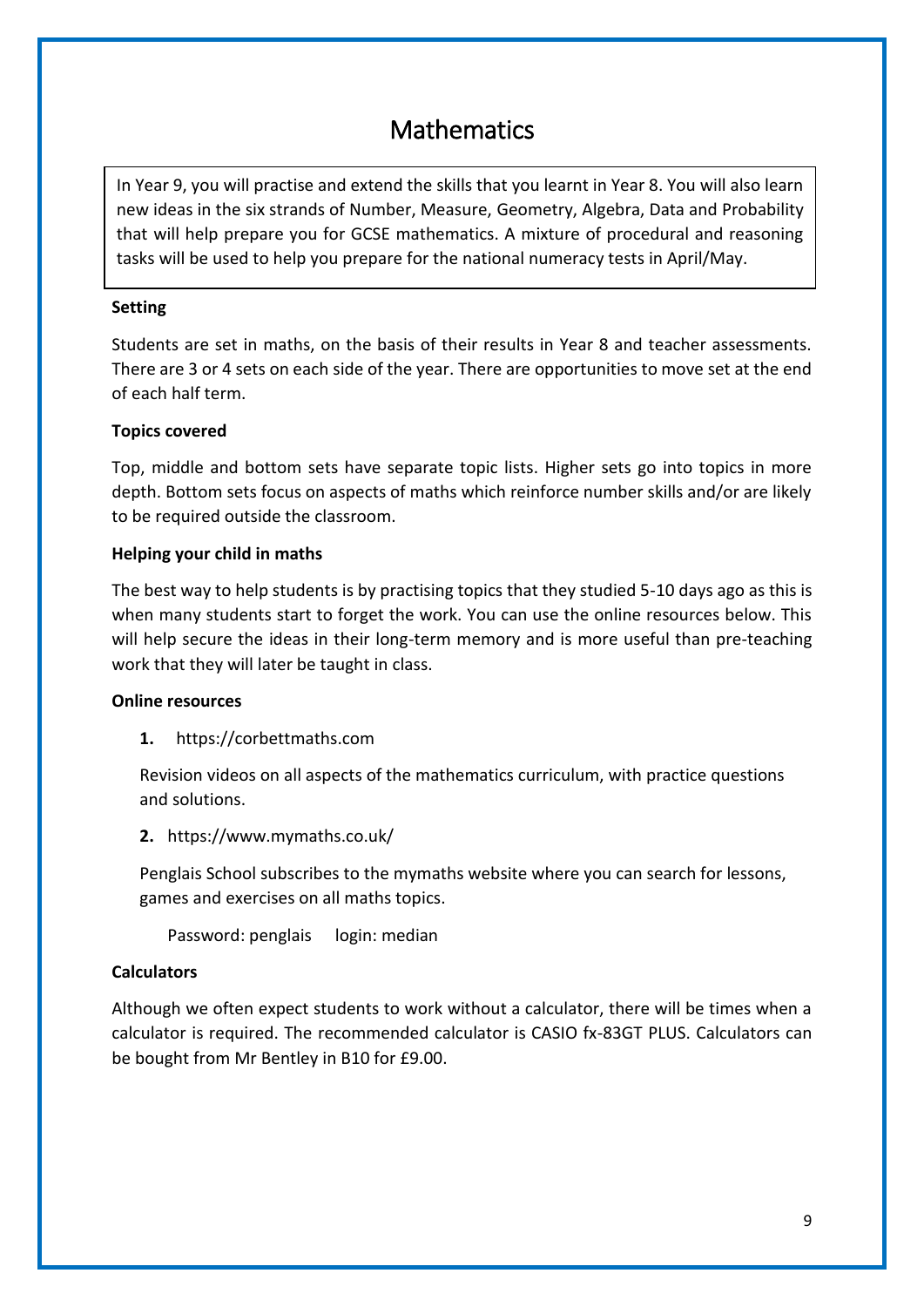#### **Times tables: TT Rockstars**

One of the most significant factors affecting students' progress in mathematics is their capability with times tables. The best way to give your child a good start is by regularly practising times tables with them.

We set a 10-minute times tables homework every week using the TT Rockstars website [\(https://ttrockstars.com\)](https://ttrockstars.com/). Each student has their own login.

Students in sets 3 and 4 will start every maths lesson start with 60 times tables questions – students answer as many questions as they can in 3 minutes.

#### **Lesson starters**

In order to improve students recall of knowledge, every lesson will start with a quick lowstake quiz focussing on the most important skills and techniques that are required to secure the best grade possible for each student.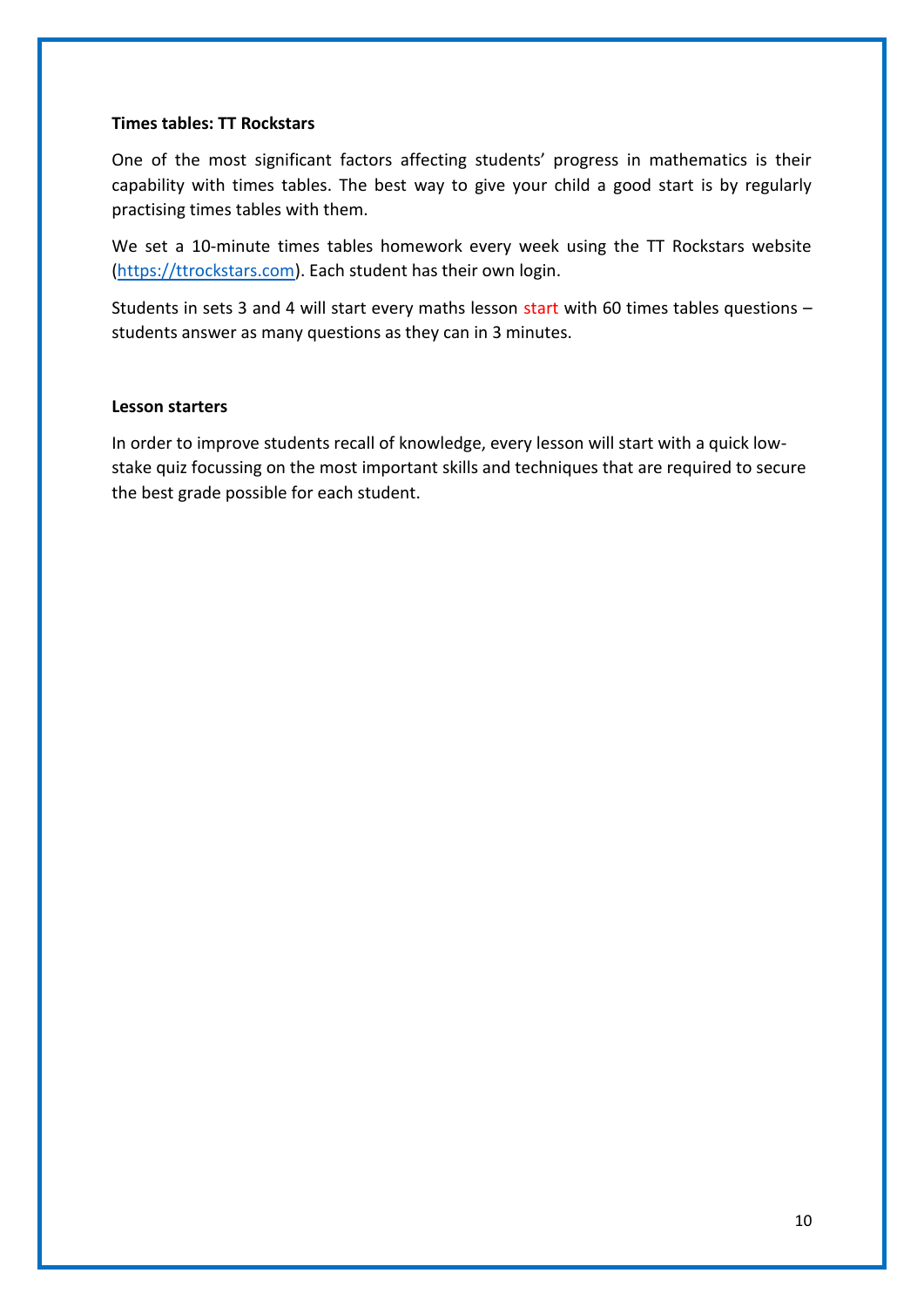### **Science**

If your child in Year 9 **is following the KS3 curriculum, they will follow the course outlined below:**

**During Year 9 you will study the following: Reproduction**: Human reproduction **The human body**: The structure and function of organs and organ systems. **Acids and Bases**: Acids with metals, metal carbonates and alkalis and air pollution. **Reactivity series**: Comparing the reactivity of metals. **Electricity and magnetism**: Uses of circuits and electromagnets. Advanced forces: Newton's 1<sup>st</sup> law and the use of forces in devices.

**There will be a formal assessment at the end of each module. Students will be examined on all topics and skills in June. The settings for Year 10 GCSEs will be based on the student's performance in end of module assessments and the Year 9 exam.**

### **Triple Award Course**

If your child in Year 9 is following the **WJEC Triple Award Course,** over the year they will study sections from the following 3 Units.

### **Unit 1 Biology:**

- 1.1 Cells and movement across membranes
- 1.2 Respiration and the respiratory system in humans
- 1.3 Digestion and the digestive system in humans
- 1.4 Circulatory system in humans
- 1.5 Plants and photosynthesis
- 1.6 Ecosystems, nutrient cycles and human impact on the environment

### **Unit 1 Chemistry:**

- 1.1 The nature of substances and chemical reactions
- 1.2 Atomic structure and the Periodic Table
- 1.3 Water
- 1.4 The ever-changing Earth
- 1.5 Rate of chemical change
- 1.6 Limestone

**Unit 1 Physics:**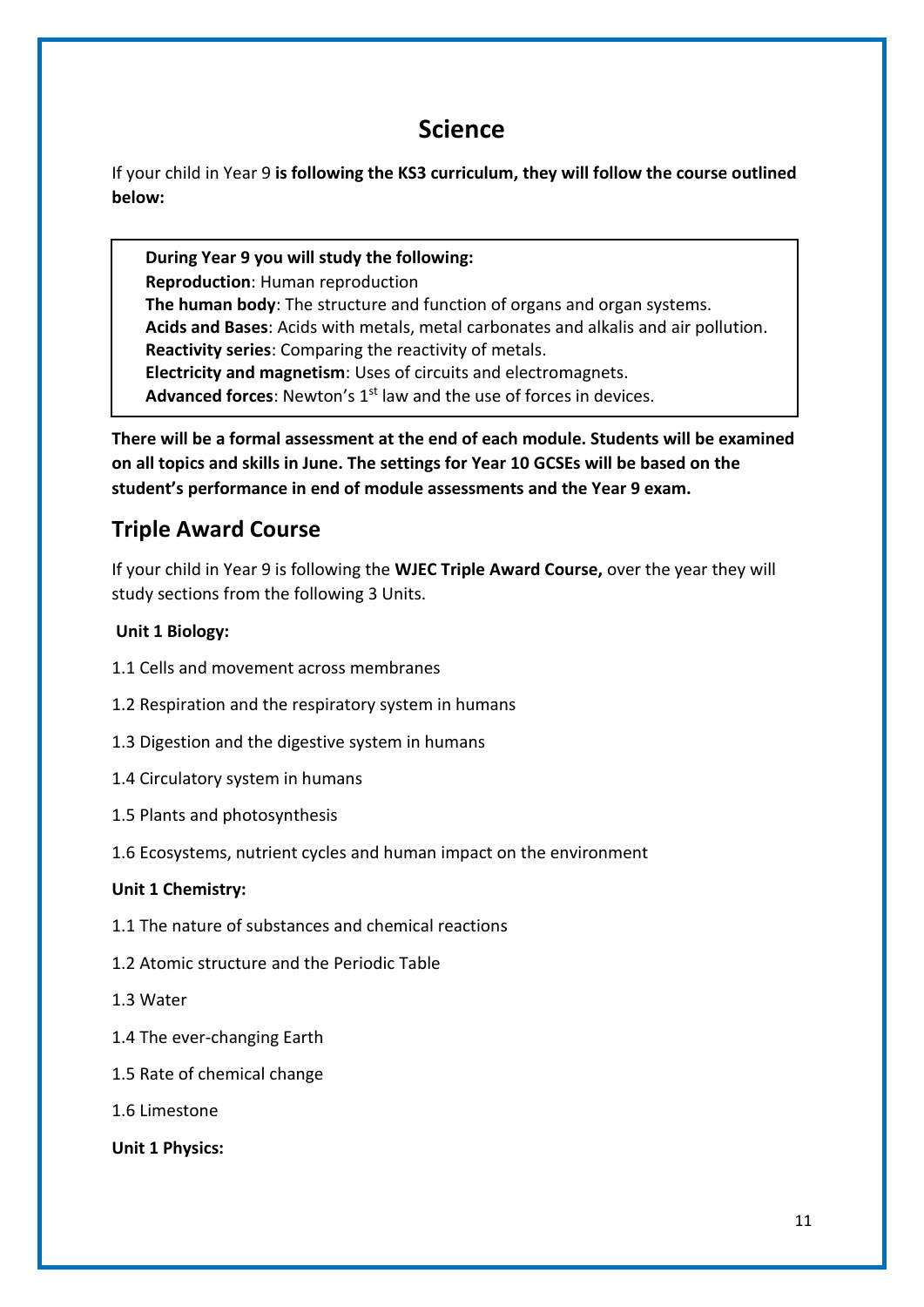- 1.1 Electric circuits
- 1.2 Generating electricity
- 1.3 Making use of energy
- 1.4 Domestic electricity
- 1.5 Features of waves
- 1.6 The total internal reflection of waves
- 1.7 Seismic waves
- 1.8 Kinetic theory
- 1.9 Electromagnetism

#### **Triple Award**

Assessment of Student's progress will be made through end of module tests. Formal external exams will take place in the summer of 2022.

The recommended text books are:

WJEC GCSE Biology - ISBN-13: 978-1471868719 WJEC GCSE Chemistry - ISBN-13: 978-1471868740 WJEC GCSE Physics - ISBN-13: 978-1471868771 Recommended revision guides: My Revision Notes: WJEC GCSE Biology - ISBN-13: 978-1471883507 My Revision Notes: WJEC GCSE Chemistry - ISBN-13: 978-1471883538 My Revision Notes: WJEC GCSE Physics - ISBN-13: 978-1471883569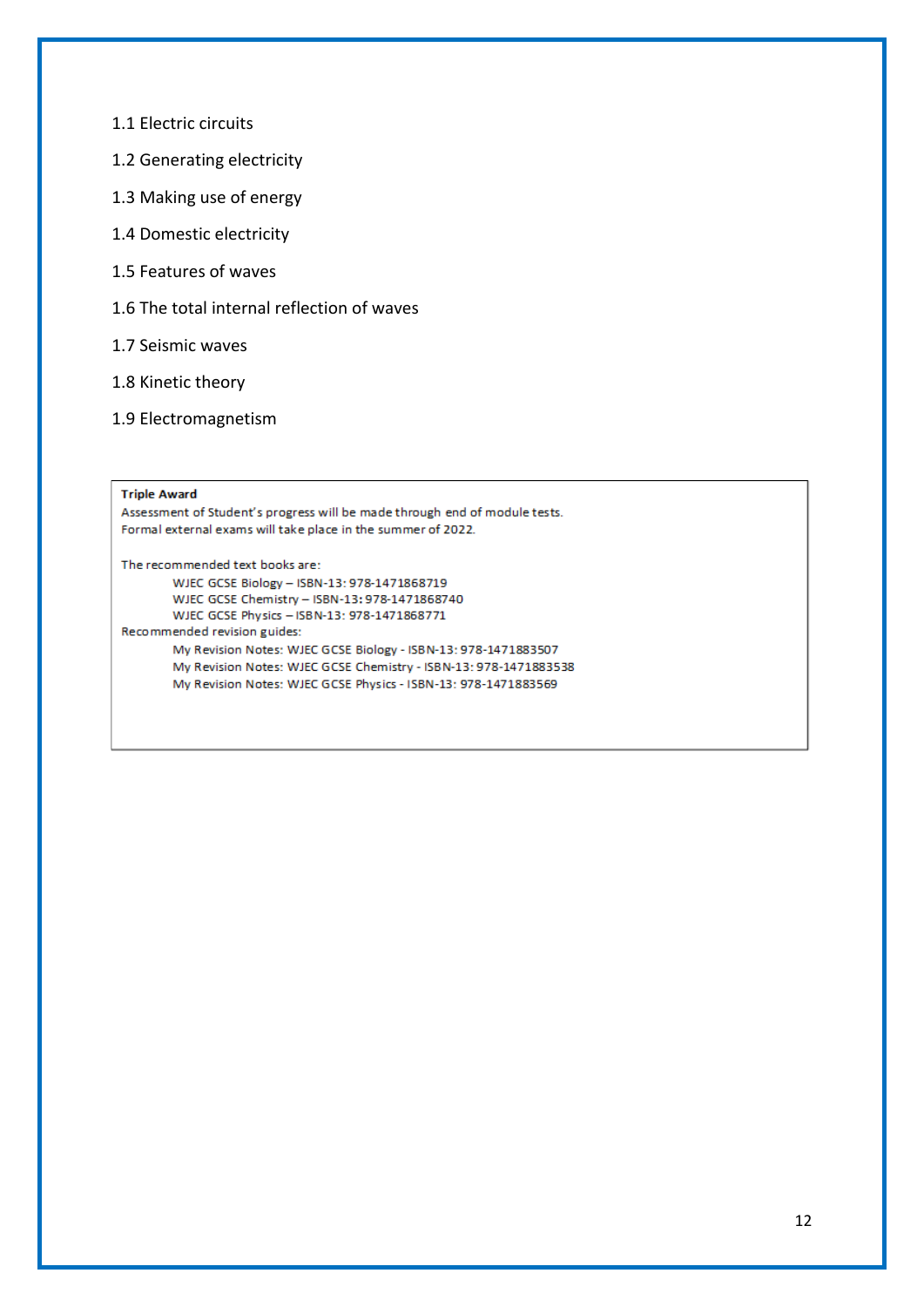# **Cymraeg / Welsh**

### **Cymraeg Iaith Gyntaf (First Language):**

Ym mlwyddyn 9 bydd angen i'r disgyblion gwblhau proffil cymedroli unigol sy'n cynnwys ystod o ddarnau llafar, darllen ac ysgrifennu. Byddant yn astudio pynciau fel Yr Amgylchedd, Hawl a Phrotest a Dirgelion a Rhyfeddodau.

| <b>Tymor</b>  | <b>Teitl</b>                                                    | Sgil a asesir |
|---------------|-----------------------------------------------------------------|---------------|
|               | Cyflwyniad llafar unigol – Problemau yr<br>amgylchedd yn fy mro | Llafar        |
| <b>Hydref</b> | Llythyr yn mynegi barn am broblem<br>amgylcheddol yn fy mro     | Ysgrifennu    |
| Gwanwyn       | Tasg lafar ymateb a rhyngweithio yn trafod<br>hawliau           | Llafar        |
|               | Darllen a chymharu cerddi                                       | Darllen       |
|               | Ysgrifennu creadigol – Ymson y llwynog                          | Ysgrifennu    |
| Haf           | Darnau darllen Gwella Pen y Graig                               | Darllen       |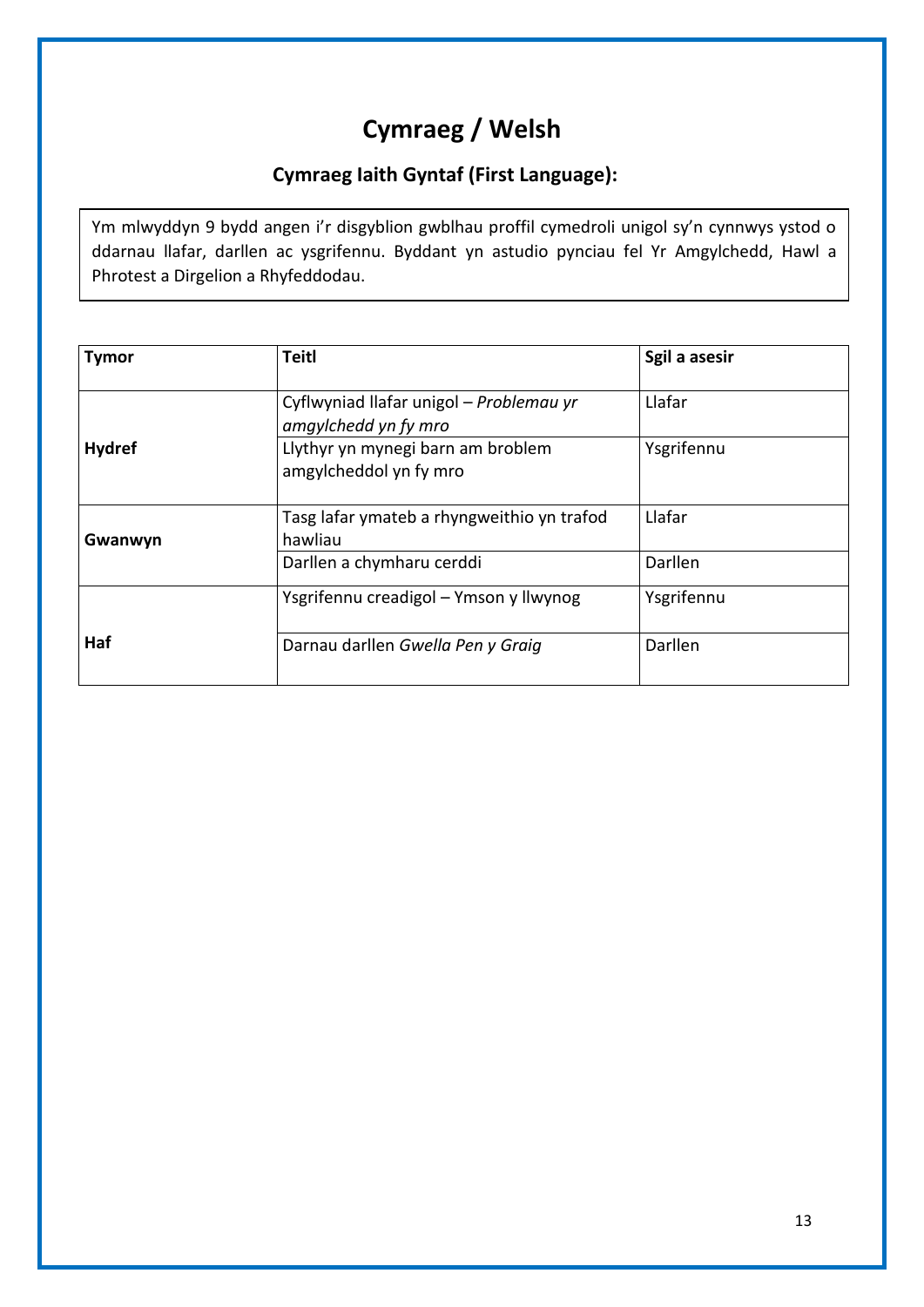# **Welsh Second Language**

During Year 9 students will complete 9 key tasks: 3 oral tasks, 3 reading comprehension and responding to reading tasks, 3 written tasks.

These 9 tasks will be used as evidence to award the students their end of KS3 National Curriculum Level in Welsh Second Language.

| <b>Module</b>                      | <b>Key Task</b>                                                                                                                                                          | Assessment                                                                                                                                           |
|------------------------------------|--------------------------------------------------------------------------------------------------------------------------------------------------------------------------|------------------------------------------------------------------------------------------------------------------------------------------------------|
| Hamddena / At Leisure              | Reading comprehension and<br>response tasks about aspects of<br>the environment.                                                                                         | Writing Task - Weekend diary<br>Key Task: Oral Task - Individual<br>oral presentation about My Ideal<br>Club (Sets 1 & 2) / My Club (Sets 3 &<br>4). |
| Yr Amgylchedd / The<br>Environment | Reading comprehension and<br>response about aspects of the<br>environment.<br>Writing Task: Letter to the<br>town council regarding rubbish<br>and recycling facilities. | Oral Task: Group discussion about<br>aspects of the environment.                                                                                     |
| lechyd Da / Good Health            | Writing Task: Article about<br>aspects of healthy living.<br>Key Task: Oral Task: Persuading<br>a partner to eat healthily and<br>to keep fit.                           | Reading comprehension and<br>responding to texts about aspects<br>of health living.                                                                  |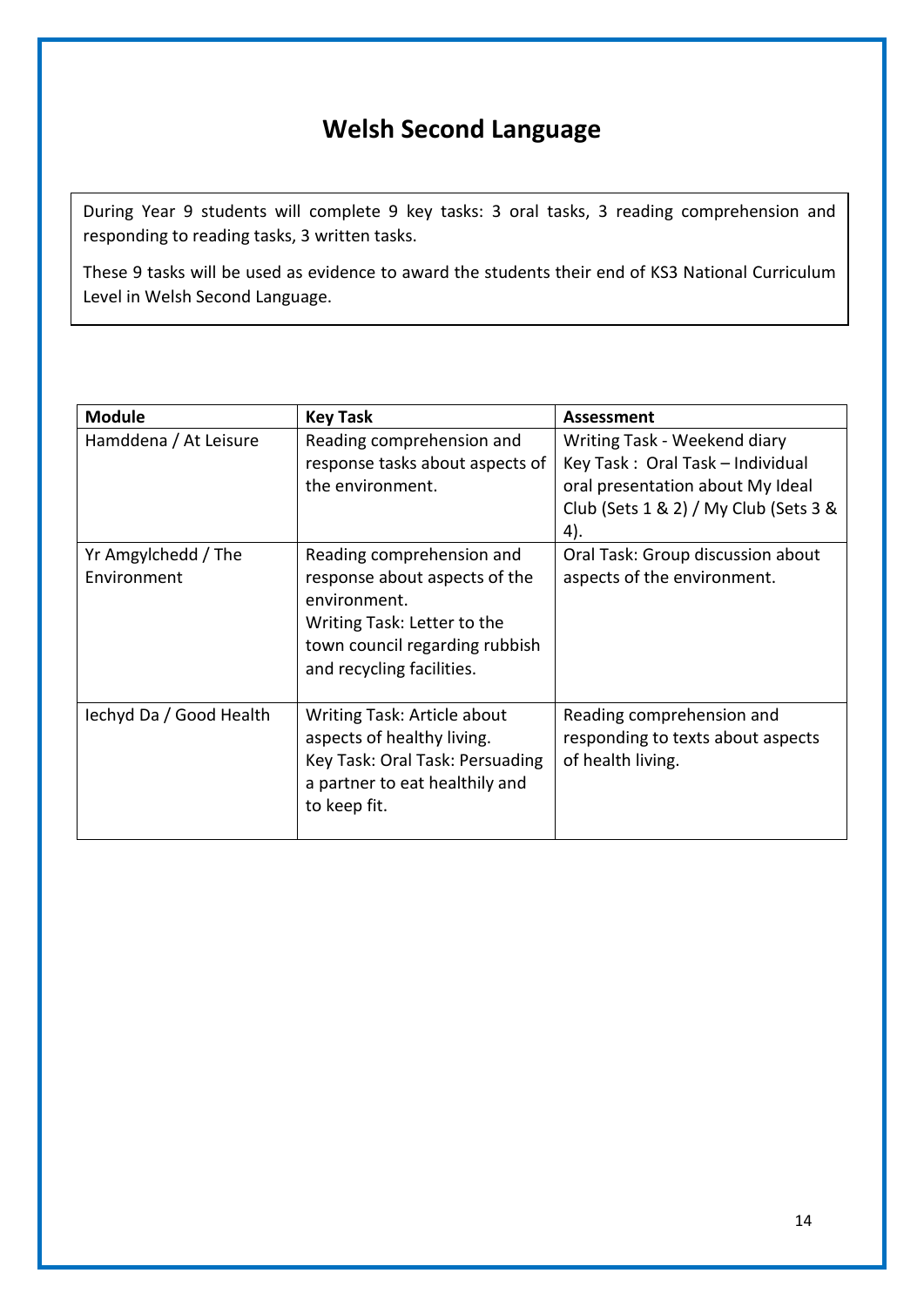**Art**

During year 9 students will look at a variety of different styles used in art to develop and improve their own understanding of portraiture and the human form. Students will use a range of techniques and materials to create exciting outcomes for each project.

| Term   | <b>Module/Project title</b> | <b>Key assessment piece</b>                                                                                                  |
|--------|-----------------------------|------------------------------------------------------------------------------------------------------------------------------|
|        | Autumn   Portraiture        | An abstract portrait using line, tone and<br>lcontrast based on artists researched.                                          |
| Spring | Natural forms               | A mixed media piece using a variety of drawing<br>and colour techniques.                                                     |
|        | Summer Research project     | A mini project/Journal looking at artists,<br>designers and crafts to inspire a personal<br>outcome based on their findings. |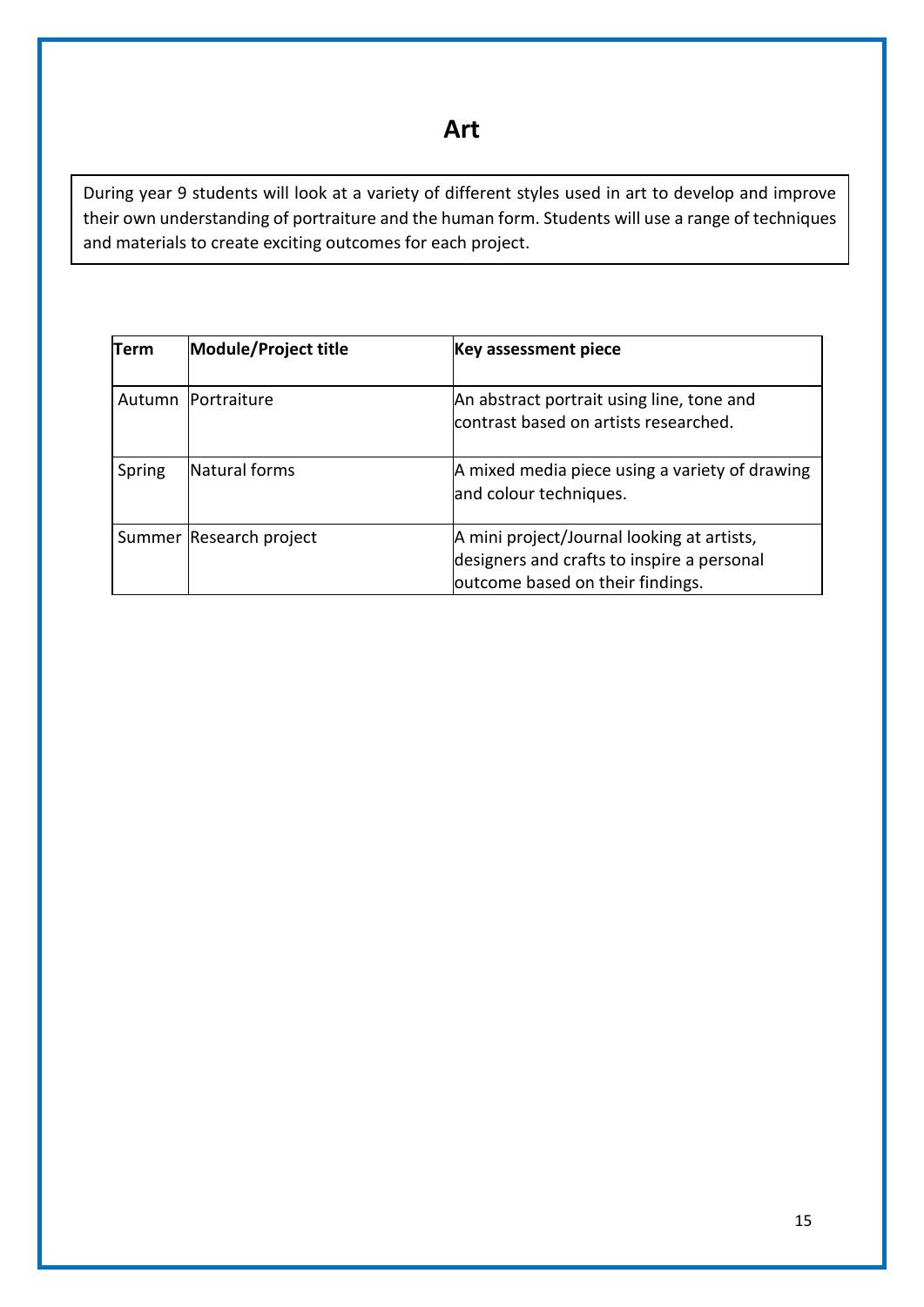### **Drama**

As students prepare to choose their options in Year 9, the focus in Drama switches to the study of play texts and the decisions that are made by actors, designers and directors when creating and rehearsing theatre. Students will study different acting techniques, areas of design such as set and costume design as well as learn how to review and evaluate their own and others' performances in a live theatre review. Whilst Drama may be slightly different this year, due to Covid19 regulations, the department will endeavour to make lessons as practical and engaging as possible.

### **\*Project titles may change depending on the ever-changing situation with Covid-19.**

| Term   |                      | Module/Project title Key assessment piece          | <b>Homework regularity</b>                                |
|--------|----------------------|----------------------------------------------------|-----------------------------------------------------------|
|        | Autumn Text Study:   | A series of GCSE style exam Homework is set at the |                                                           |
|        |                      | Noughts and Crosses questions totalling 20         | discretion of the class teacher                           |
|        |                      |                                                    | marks that will include both as and when it is needed and |
|        |                      | short and long answer                              | usually coincides with                                    |
|        |                      | questions.                                         | preparation for assessment.                               |
|        |                      |                                                    |                                                           |
| Spring | Devised Project:     | 1 group devised project                            | Homework is set at the                                    |
|        | Social Media         | based on stimuli given by                          | discretion of the class teacher                           |
|        |                      | the class teacher around                           | as and when it is needed and                              |
|        |                      | the topic of social media.                         | usually coincides with                                    |
|        |                      |                                                    | preparation for assessment.                               |
|        |                      |                                                    |                                                           |
|        | Summer Design/Skills | There will be no assessed                          | Homework is set at the                                    |
|        | Workshops            | piece in the summer term.                          | discretion of the class teacher                           |
|        |                      |                                                    | as and when it is needed and                              |
|        | Lighting             |                                                    | usually coincides with                                    |
|        | Sound                |                                                    | preparation for assessment.                               |
|        | Costume/Hair/Make-   |                                                    |                                                           |
|        | Up                   |                                                    |                                                           |
|        | Puppetry             |                                                    |                                                           |
|        | <b>Stage Combat</b>  |                                                    |                                                           |
|        |                      |                                                    |                                                           |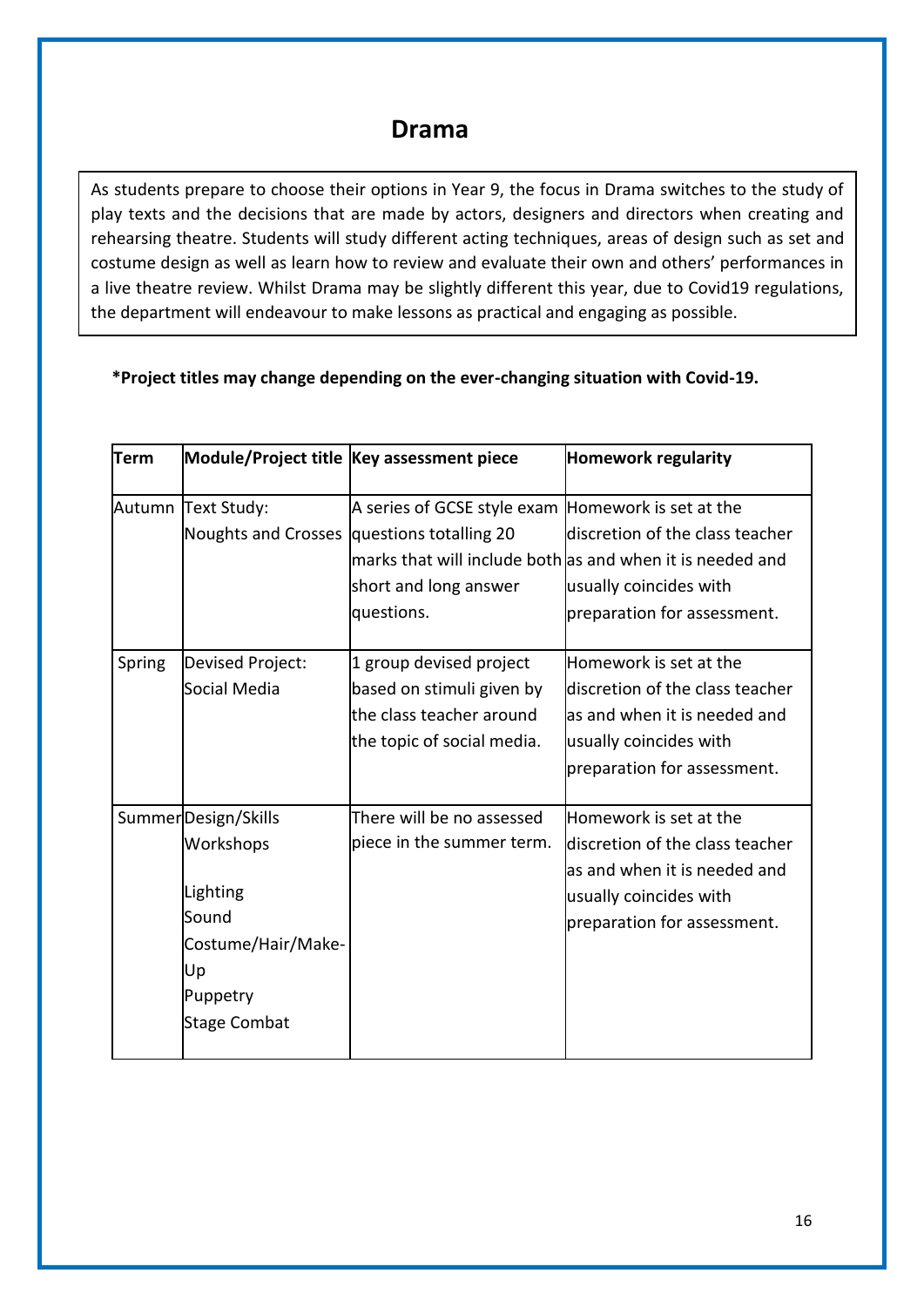# **Design and Technology**

During Year 9 students will undertake 3 modules in specialist areas with specialist teachers. In these modules they will follow the design process to design and make creative outcomes. They will be taught knowledge that links to some of the Design and technology GCSE courses that they can then opt for next year. In Product Design they will design and make a product for the kitchen, in Food they will cook a number of recipes and in Textiles they will design and make their own face covering.

|                                          | Module/Project title Key assessment piece | Homework title                                                                                   | <b>Homework</b>                            |
|------------------------------------------|-------------------------------------------|--------------------------------------------------------------------------------------------------|--------------------------------------------|
|                                          |                                           |                                                                                                  | regularity                                 |
| Food                                     | Evaluating                                | 1. Eggs<br>2. Fish<br>3. Evaluation                                                              | Once per cycle                             |
| <b>Textiles</b>                          | Planning                                  | 1. Transport mood board<br>2. Flow chart<br>l3. Smart materials                                  | Once per cycle                             |
| Product Design 1:<br>User centred design | <b>Research and Designing</b>             | 1. Design movements research<br>2. Design movements designing<br>3. Market pull, technology push | Once per cycle                             |
| Product Design 2:<br>Prototyping         | Evaluating                                | 1. Product life cycle<br>2. DT numeracy<br>lWoods                                                | Make cardboard<br>lighting over 3<br>weeks |

**The content may vary slightly this year due to Covid and the limitations on practical work.**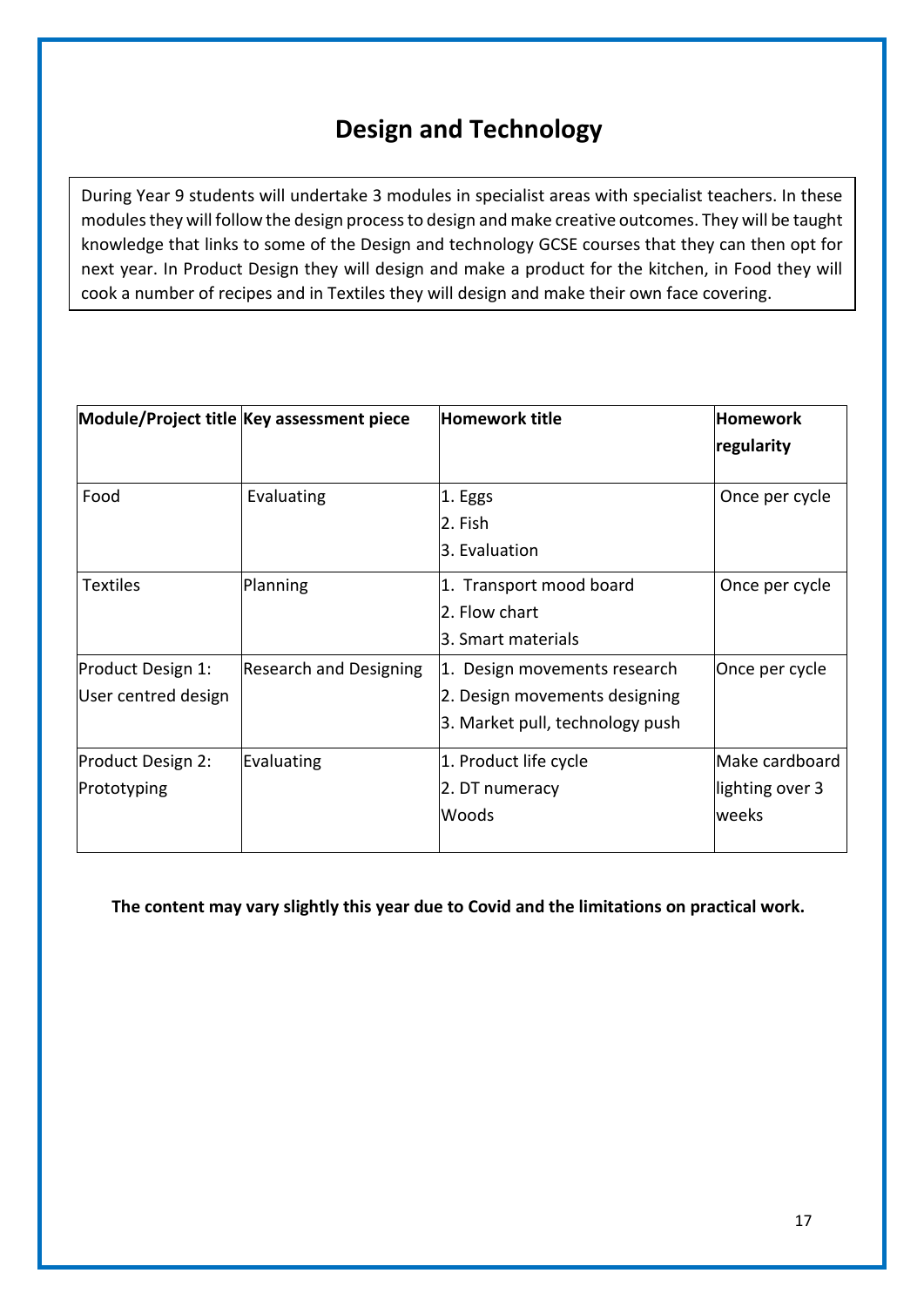# **Geography**

Geography is all about understanding the world around us. In Year 9 we will be investigating the causes and impacts of tectonic hazards that occur in different places around the world. Later, we will be enquiring about the nature of the world's population in terms of size, growth, distribution, density and movement. We will investigate living conditions in less developed countries such as Kenya. Finally, we will be researching and presenting the type and nature of tourism in a country of your choice.

| <b>Term</b> | <b>Module</b>                                                                 | <b>Key Task</b>                                                                                                                                                                                                                                                                    |
|-------------|-------------------------------------------------------------------------------|------------------------------------------------------------------------------------------------------------------------------------------------------------------------------------------------------------------------------------------------------------------------------------|
| Autumn      | Can tectonic<br>disasters ever<br>be prevented?                               | <b>Newspaper article discussion:</b><br>"Could the disaster in [location] have been prevented?"                                                                                                                                                                                    |
| Spring      | What are the<br>challenges and<br>opportunities<br>for global<br>development? | Data presentation and analysis:<br>"How do the population structures of the UK and Kenya<br>compare?"<br><b>Balanced discussion:</b><br>"Can slum societies ever be sustainable?"<br>Class debate [and write-up]:<br>"What are the challenges and opportunities of life in slums?" |
| Summer      | What are the<br>characteristics<br>of the global<br>tourist<br>industry?      | Class debate:<br>"Should skiing be allowed to continue in this Alpine landscape?"<br><b>Advertisement poster:</b><br>"What are the main attractions in a particular tourist resort?                                                                                                |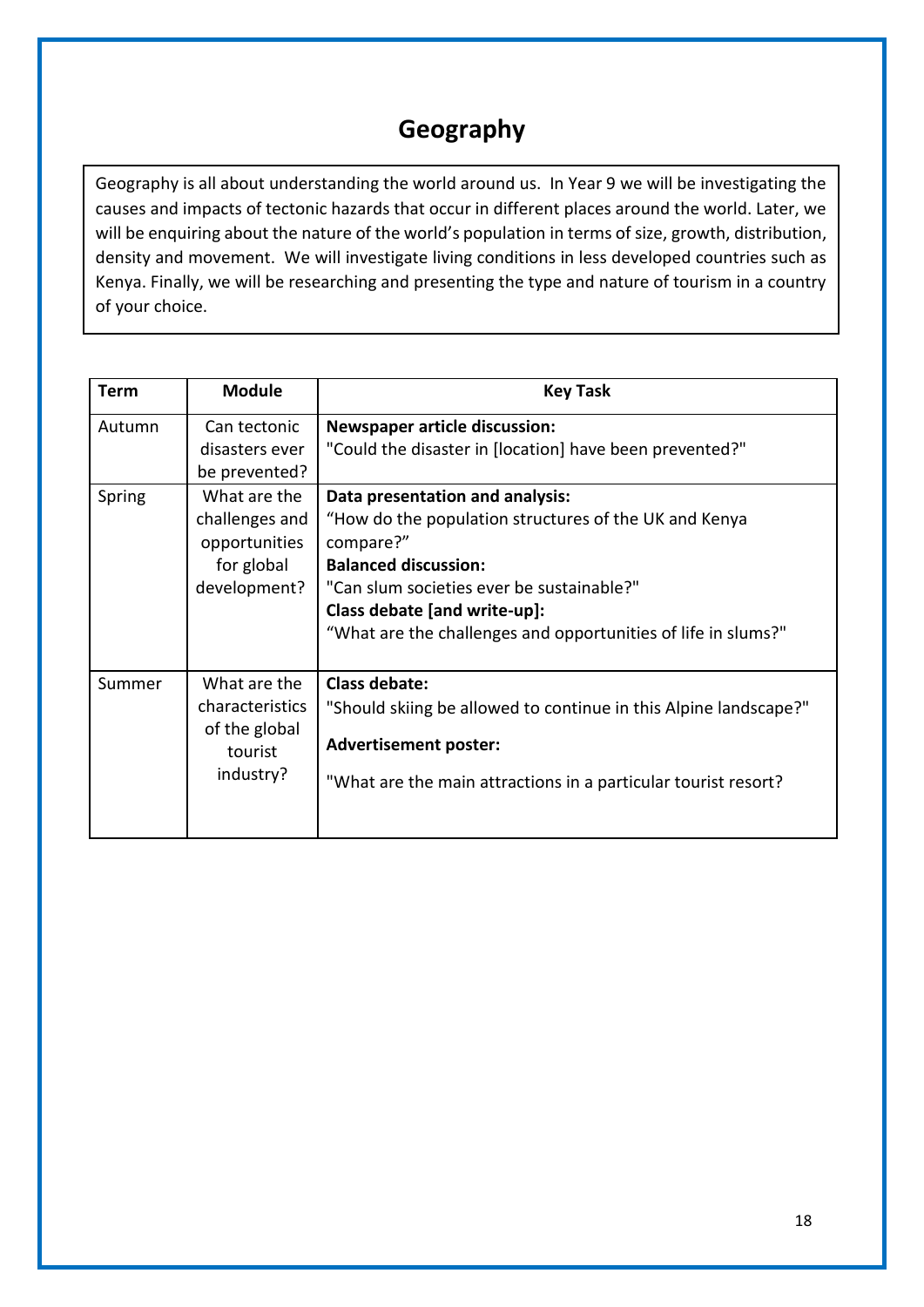### **History**

During Year 9 you will be studying some of the key events in Twentieth Century World History. This time in History we start with the causes of the First World War and end with the story of Martin Luther King and the American Civil Rights movement. You will explore: The First World War, life in Hitler's Germany, the impact of the Second World War and the importance of Civil Rights. Your final project will be to pick a theme from history and to explore its development over the past 1000 years.

| <b>Period Covered</b> | <b>Module</b>                                                                | Key Task / Tests                                                                                  |
|-----------------------|------------------------------------------------------------------------------|---------------------------------------------------------------------------------------------------|
| Autumn term           | Why did the Great War begin in<br>1914?                                      | Key Task 1: Why did the<br>Great War begin<br>Key Task 2: Causes of the<br>First World War (test) |
|                       | Create your own Great War diary                                              | Key Task 3: Great War<br>diary (independent<br>enquiry task)                                      |
| <b>Spring Term</b>    | Was the Treaty of Versailles fair?                                           |                                                                                                   |
|                       | How different was life in a<br>dictatorship?                                 | Key Task 4: Life in Nazi<br>Germany newspaper                                                     |
|                       | What was the Impact of the Second<br>World War?                              | Key Task 5: Dunkirk:<br>triumph or defeat?<br>Key Task 6: End of KS3<br>Assessment                |
| <b>Summer Term</b>    | What has been the impact of Civil<br>Rights in the 20 <sup>th</sup> Century? | Key Task 7: Emily Davison<br>Mystery<br>Key Task 8: Martin Luther<br>King obituary                |
|                       | Independent historical investigate:<br>Change over 1000 years                | Key Task 9: Change over<br>1000 years (independent<br>enquiry)                                    |

Note: Teachers will pick **either** Key Task 3 **or** Key Task 4.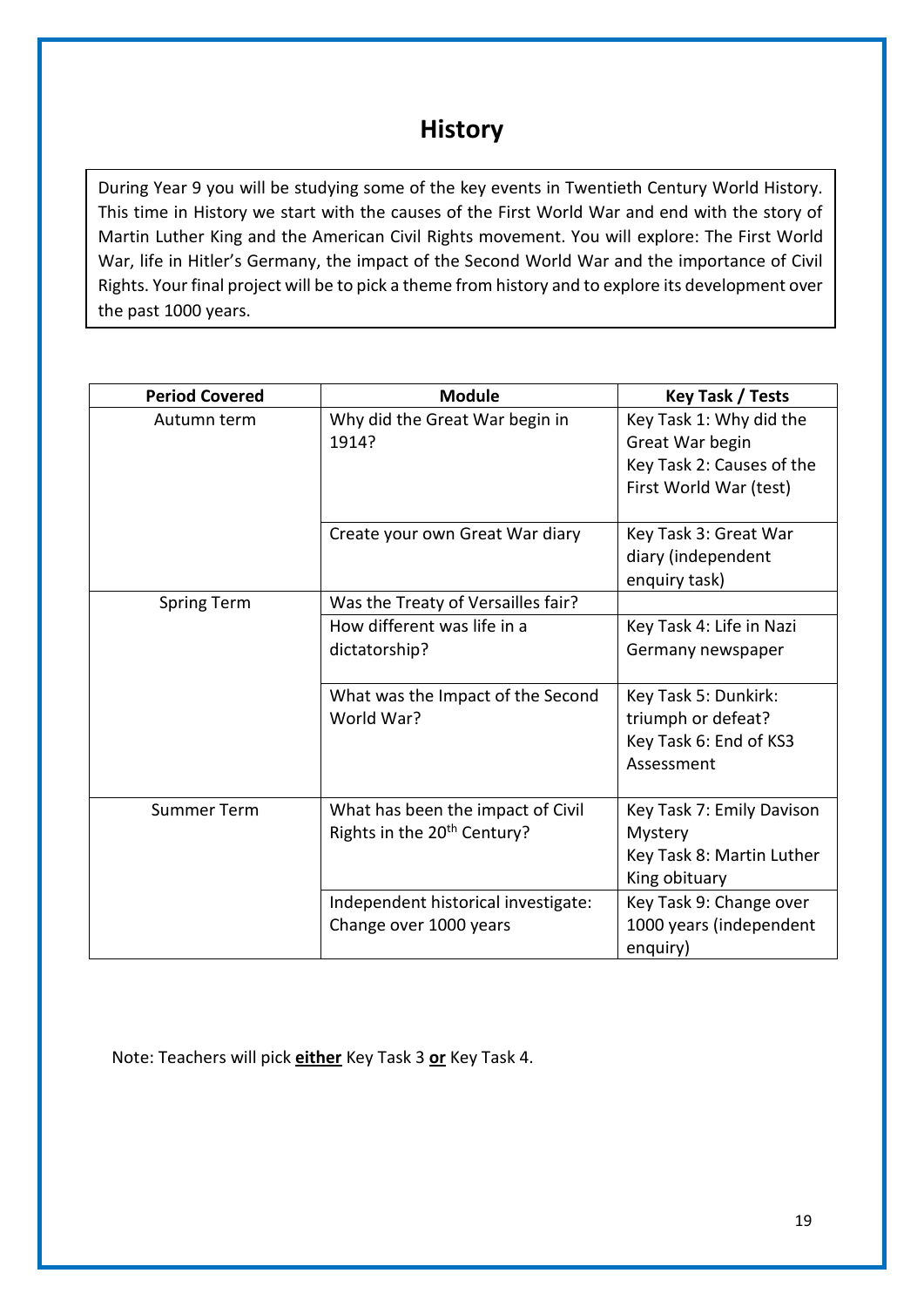# **Information Technology**

In Year 9 you will develop emailing skills, complete a database, carry out a complex search on the data base and produce a formatted Internet Safety Poster. All these tasks support and develop digital literacy skills.

You will be assessed against the KS3 Level descriptors and will have opportunities to improve your work through the year.

| <b>Module</b>                    | <b>Key Task</b>                            |
|----------------------------------|--------------------------------------------|
|                                  |                                            |
| Modelling                        | <b>Football Spreadsheet</b>                |
| <b>Databases</b>                 | Olympics Database and Films/Games Database |
| Communicating Information        | <b>Internet Safety Poster</b>              |
| Sharing & Exchanging Information | <b>Internet Safety</b>                     |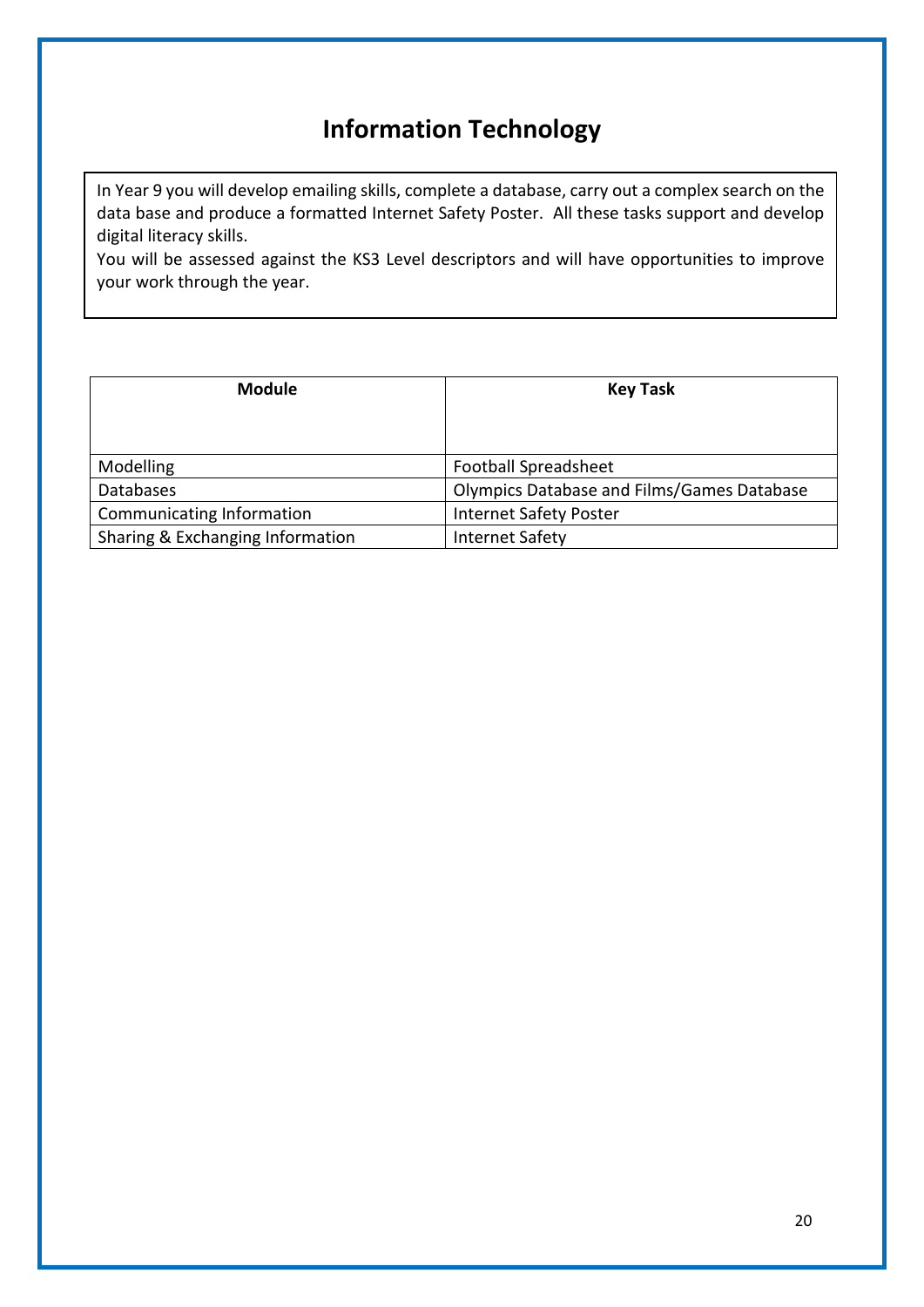### **Modern Foreign Languages**

Bonjour/Buenos días/Ni hao…. In Year 9 you will continue to study French, Spanish and Mandarin (one term of each language). You will further your understanding of your chosen language and develop your linguistic skills to include more tenses and more complex sentence structures. Cultural enrichment opportunities are offered via our international trips and culture-based project work. You will develop your ICT skills via our online language programmes and learn the language needed for real life contexts; job interviews and defending your opinion. We have visits from motivational guest speakers who aim to link language skills to employability and each year we select Pupil Language Ambassadors to represent the school and take an active role in our decision making in the Faculty Council. We have a calendar of events which include: The Chinese New Year, El día de los Muertos and Bastille. Globally minded students are the future!

| <b>Key Pieces:</b> | French – Cinema project on "Les choristes".               |
|--------------------|-----------------------------------------------------------|
|                    | Spanish – Project on Hispanic food and dialogue in a café |
|                    | Mandarin – Translation with character recognition         |
| Trip:              | Spain, Andalucía with immersion language lessons          |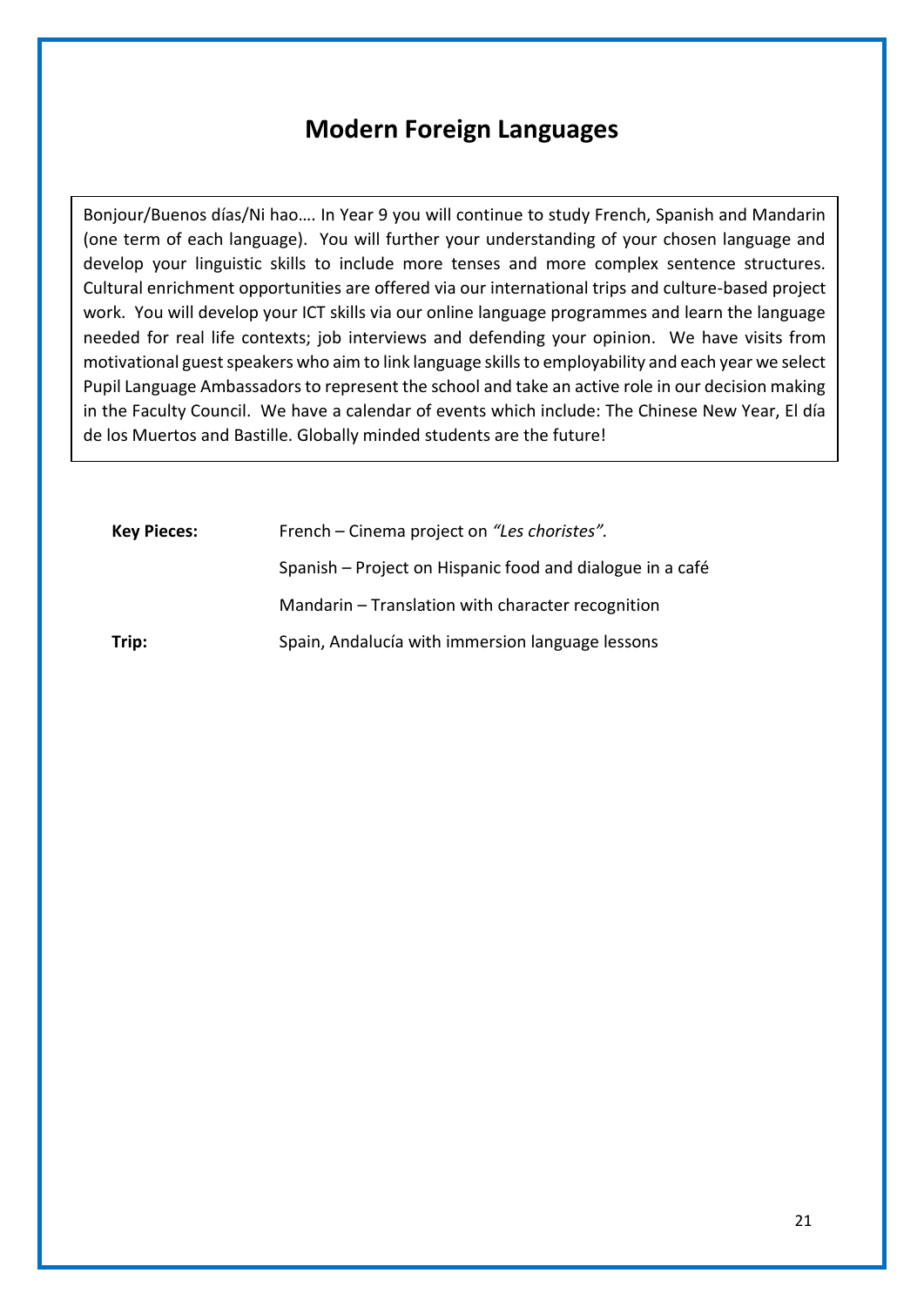### **Music**

In music lessons in year 9, you will consolidate the knowledge and skills that you have learnt so far. In a 'back to basics' approach, we remind ourselves of the importance of chords - looking at, and playing, various examples of songs. We also learn the skills to play in a band (based on the 'Musical Futures' project), where students will get a chance to sample playing drums, keyboard, guitar or bass guitar - as well as (optionally) vocals. We also focus on song-writing, by looking at and emulating some of the tricks used by professional song-writers.

At the end of year 9, we aim for you to have all the skills that you need to begin studying on the GCSE music course, if you wish to.

All levels of skill are welcomed in the music department. If you'd like to be involved further, anyone is welcome to be involved in the extra-curricular life of the music department at Penglais. There are plenty of opportunities to get 'stuck in' - with choir, percussion ensemble, wind band, the A Capella group and plenty more. If you can't see what you want, talk to Mr Budd - we will try to set it up for you!

Instrumental lessons are also available, with visiting peripatetic instrumental teachers provided by Ceredigion Music Service. An instrument hire scheme is also available - further details can be found on the Ceredigion Music Service website.

|          | <b>Module/Project title</b>                                                                                                                                                                                                                                                              | <b>Key assessment piece</b>          |
|----------|------------------------------------------------------------------------------------------------------------------------------------------------------------------------------------------------------------------------------------------------------------------------------------------|--------------------------------------|
| Autumn 1 | <b>IMusical Futures 1 – Ensemble skills</b><br>(guitars/keys/bass/drums/vocals etc).                                                                                                                                                                                                     | N/A                                  |
| Autumn 2 | Musical Futures 2 (guitars/keys/bass/drums/vocals)                                                                                                                                                                                                                                       | "Battle of the Bands"<br>performance |
| Spring 1 | Key Skills 3 – preparing for GCSE Music. (Performance-<br>and composition based – lots of opportunities to<br>specialise).                                                                                                                                                               | ln/a                                 |
| Spring 2 | "The Final Countdown" – our last half term together as Band<br>a Year 9 music class. If you aren't joining us for GCSE<br>Music in 2020/2021, this is the last lap – where we use<br>all of our skills, and enjoy making music together!<br>If you enjoy it, it's not too late to change | Performances/recordings<br>letc.     |

**The content may vary slightly this year due to Covid and the limitations on practical work**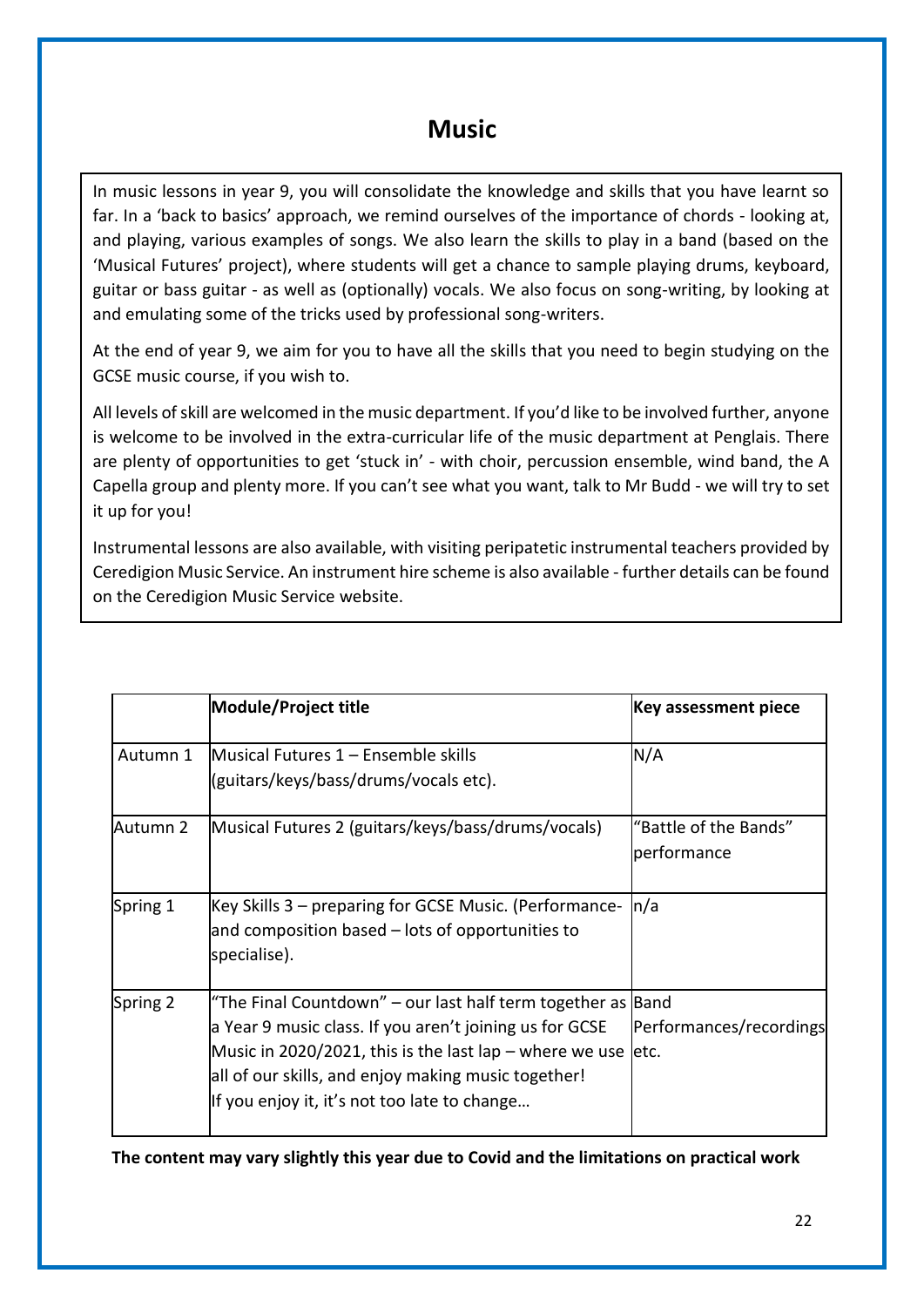# **Physical Education**

The PE curriculum encourages learners to build a platform of skills on which future activity choices can be made. Through creative, competitive and health and fitness activities, students can enjoy participating and gain confidence in their abilities and take greater responsibility for their own well-being.

| Term   | Module/Project title                                 | <b>Key assessment piece</b>                                                                                                        |
|--------|------------------------------------------------------|------------------------------------------------------------------------------------------------------------------------------------|
| Autumn | Hockey, Netball, Football,<br>Gymnastics and Fitness | Perform skills and techniques demonstrating more<br>complex actions and tactical awareness.                                        |
| Spring | Dance, Outdoor activity,<br>Basketball and Badminton | Demonstrate the ability to apply rules to a conditioned<br>game with an understanding of various playing<br>positions.             |
| Summer | Athletics and striking                               | Demonstrate greater technical efficiency in a variety<br>of events with knowledge to improve their own and<br>others' performance. |

**The content may vary slightly this year due to Covid and the limitations on practical work.**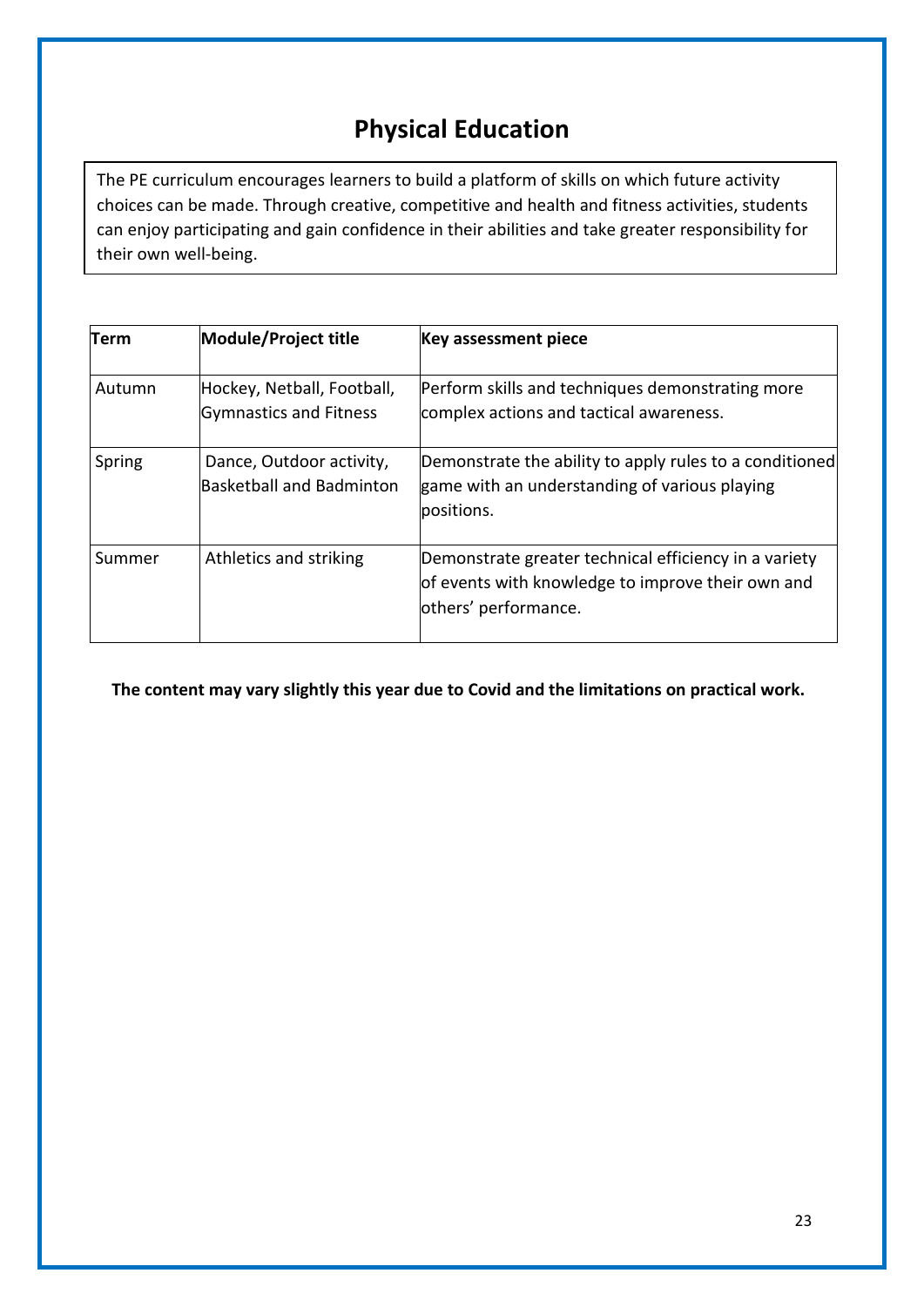## **Religious Education**

RE will help you develop important skills for life and learning. In RE this year you'll get the chance to follow in the footsteps of some of the greatest thinkers who have ever lived and to explore some of the most important questions that have ever been asked. What is Judaism? How do we know what is right and wrong? You'll discover how answers to these questions have affected the lives of people across the world from thousands of years ago to the present day.

| <b>Term</b> | <b>Topic</b>    | <b>Key Task</b>               |
|-------------|-----------------|-------------------------------|
| Autumn      | Judaism         | Task 1: Leaflet/poster of the |
|             |                 | Jewish faith                  |
| Spring      | What is Ethics? | Task 2: How do we make        |
|             |                 | moral decisions?              |
|             |                 | Task 3: End of Year Exam      |
| Summer      | Philosophy      | Task 4: Class debate on a     |
|             |                 | subject of their choosing     |